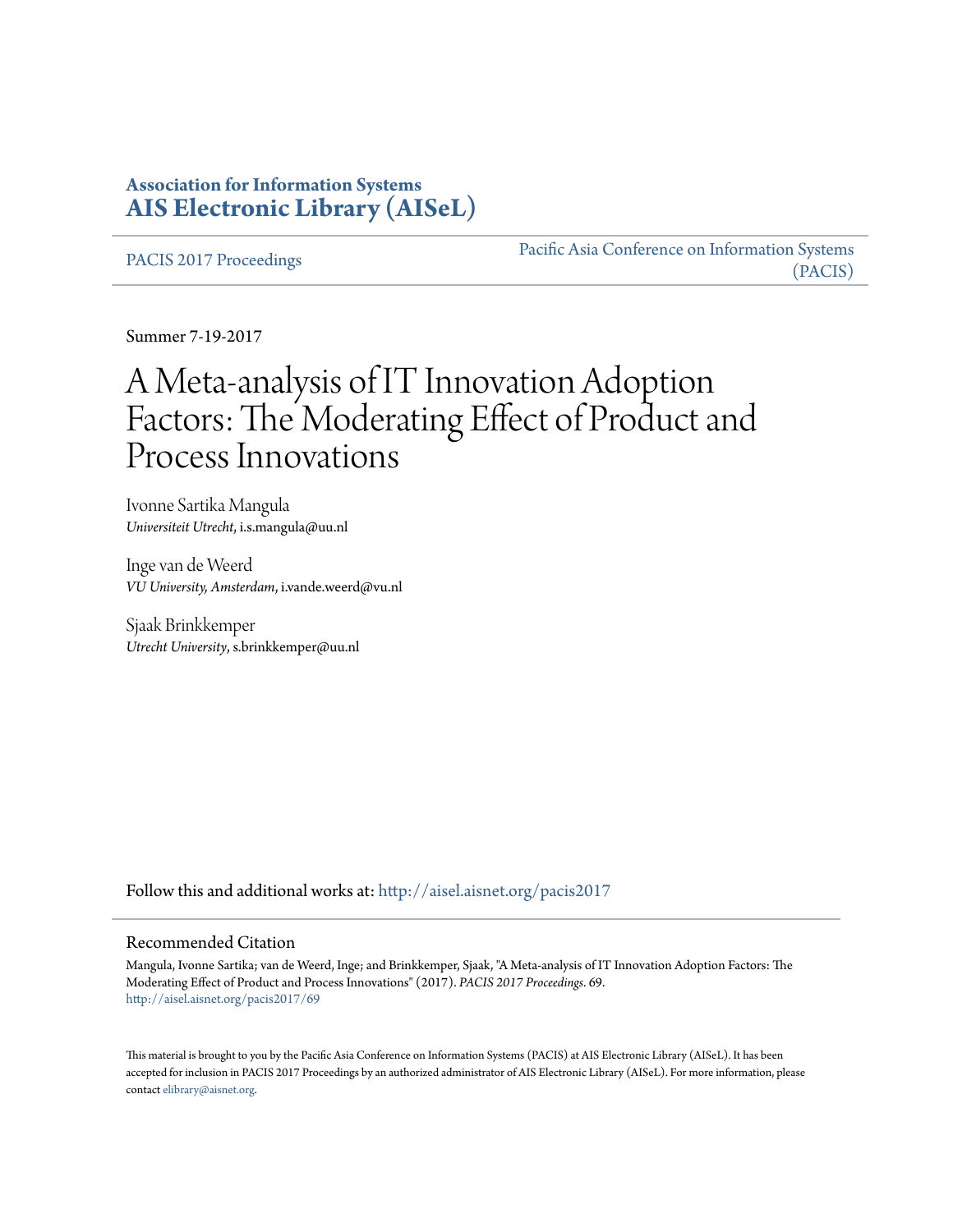# **A Meta-analysis of IT Innovation Adoption Factors: The Moderating Effect of Product and Process Innovations**

*Completed Research Paper*

## **Ivonne Sartika Mangula**

**Inge van de Weerd**

Universiteit Utrecht Princetonplein 5 3500 TB Utrecht, The Netherlands i.s.mangula@uu.nl

Vrije Universiteit Amsterdam De Boelelaan 1105 1081 HV Amsterdam, The Netherlands i.vande.weerd@vu.nl

## **Sjaak Brinkkemper**

Universiteit Utrecht Princetonplein 5 3500 TB Utrecht, The Netherlands s.brinkkemper@uu.nl

## **Abstract**

*The aim of our research is to seek an explanation for contradicting results in innovation studies that use technological, organizational and environmental (TOE) factors to explain the adoption of Information Technology (IT) innovations. We do this by taking into account the type of innovation, specifically product and process innovation. We carried out a meta-analysis of 35 IT innovation adoption studies. The results show that five factors consistently affect the adoption decision for both product and process innovations, namely relative advantage, compatibility, top management support, organizational readiness, and competition. Two factors, namely organizational size and external pressure, showed significant effect for product innovations, but not for process innovations. Accordingly, we conclude that distinguishing product and process innovations can be useful in studying the influence of TOE factors in IT innovation adoption.*

**Keywords:** IT innovation adoption, meta-analysis, TOE factors, innovation types, product innovation, process innovation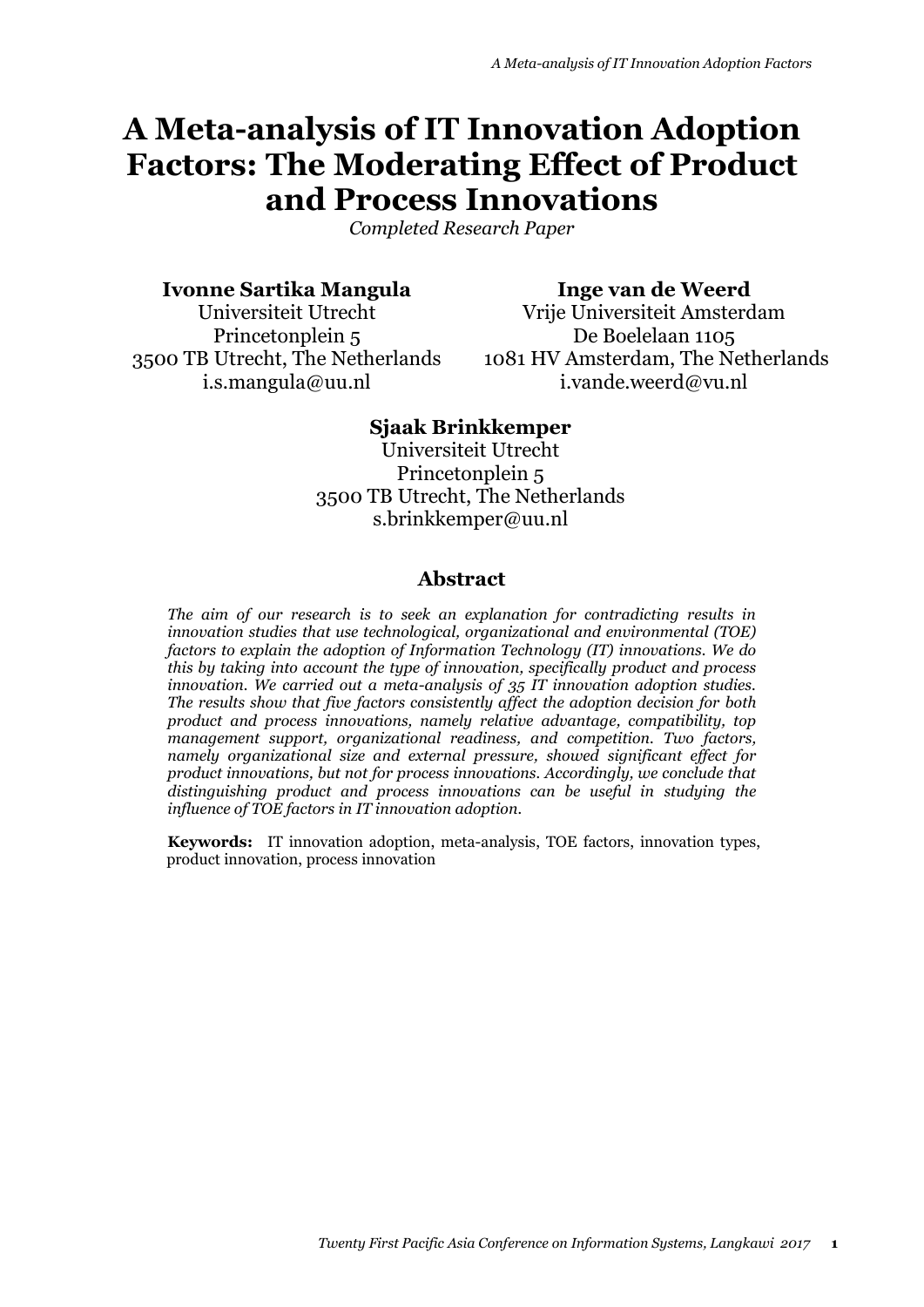# **Introduction**

Despite the many benefits Information Technology (IT) might have, organizations often face problems that prevent the adoption of IT innovations (Alshamaila et al., 2012; Jang, 2010). Over decades, various empirical innovation studies have been conducted to seek determinants and inhibitors of innovation adoption. An established innovation adoption framework that is often used in these studies is the Technology-Organization-Environment (TOE) framework (Tornatzky and Fleischer, 1990). The framework consists of three main elements; the technological, organizational, and environmental context. The technological context explains the characteristics of internal and external technologies related to an organization, both those that are already in use at the organization as well as technologies that are available in the marketplace but not currently in use (Rogers, 1983). The organizational context is related to the sources and the characteristics of the organization, while the environmental context refers to the surrounding elements in which an organization conducts its business (Tornatzky and Fleischer, 1990). Each of the contexts in turn is comprised of different factors that have been shown to influence the way an organization decides to adopt new innovations (Baker, 2012). Examples of these factors are relative advantage (Hung et al., 2010; Wang and Tsai, 2002), organizational readiness (Mangula et al., 2014; Alsomali et al., 2011), and competition (Gutierrez and Lumsden, 2014; Sila, 2013).

Although the TOE framework is an established and widely applied framework, the analysis results of the factors among the empirical innovation studies differ. For instance, Tan and Lin (2012) found that relative advantage is one of the predictors of Cloud Computing adoption in Singapore; while Yen et al. (2013) found that relative advantage has no significant influence to the adoption of Radio Frequency Identification (RFID) in Taiwan. Another example of inconsistency in analysis results was revealed in the two following studies: Gutierrez and Lumsden (2014) discovered that top management support has no relationship with the adoption of cloud computing in United Kingdom; while Al Somali et al. (2011) found that top management support is the determinant factor of Business-to-Business (B2B) eCommerce adoption in Saudi Arabia. These issues consequently led to the inconsistency in the results of innovation research.

One way to explain the inconsistent results is by looking at the different types of innovation. According to Damanpour (1987, p. 675), differentiation between types of innovation is "essential in developing realistic theories of organizational innovations". Three pairs of innovation types have been widely recognized in management studies, namely administrative and technical, product and process, and radical and incremental (Damanpour, 1991). The usefulness of the process and product type of innovations to explain the variances in IT innovation adoption level in organizations is demonstrated in several studies, e.g. Damanpour and Aravind (2006), and Damanpour and Gopalakrishnan (1998). To find out whether this may be an explanation of the inconsistent results that are reported in various innovation studies, we use this pair of innovation type as the moderator variable in our study.

In summary, considering the theories and findings aforementioned above, our main research question is as follows:

#### *How does IT innovation type (product versus process) influence the relationship between the technological, organizational, and environmental factors and organizational IT innovation adoption?*

The findings of a single study are generally not sufficient to build an overall conclusion on a certain subject, since they may have limitations and biases (Damanpour, 1991). One way to overcome this is to carry out a meta-analysis that combines a set of similar studies to integrate their findings (Hunter and Schmidt, 2000) and to estimate the accuracy of the relationship between two variables (Glass et al., 1981). To answer our research question, we perform a meta-analysis study that combines all the quantitative findings of the selected prior innovation studies to study the results consistency of the relationship between TOE factors and the adoption of IT innovations. Secondly, innovation type (IT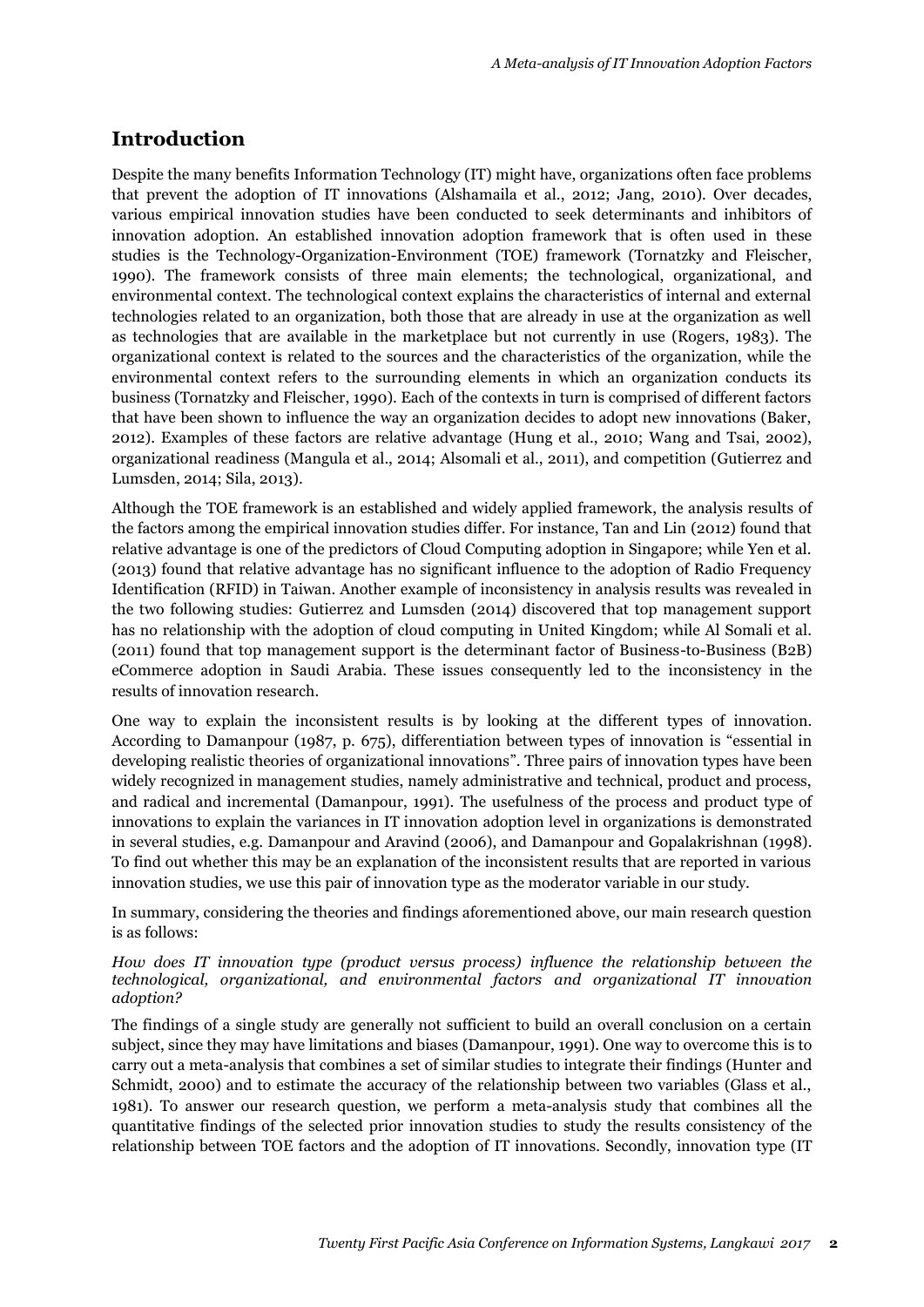product or IT process innovation), is used as a moderator to identify its influence on the relation between TOE factors and IT innovation adoption.

This paper contributes to the literature and on-going research of IT innovation adoption in three ways: (1) by summarizing and reviewing the TOE factors that influence the adoption of IT innovations in organizations, (2) by explaining the influence of IT product innovations and IT process innovations on the TOE factors, and (3) by offering directions for future research on IT innovation adoption in organizations. Researchers may use our study to more clearly understand why the adoption factors found in some studies showed inconsistencies with other studies. IT practitioners may use this study to get a good overview about how they may leverage the use of certain IT innovations in their own organization, as well as the practical challenges they might face when adopting them.

# **Theoretical Background**

The field of innovation adoption is very broad. Innovation adoption has been studied extensively in IS literature, where the majority of the existing studies attempted to identify or examine a number of predicting variables that were assumed having an influence on an organization either to adopt or reject the innovation. Our study focuses on IT innovation adoption at the organizational level. In this context, IT innovation adoption generally refers to the adoption of new product/service technology or new process technology, which intends to maintain or improve organization performance and effectiveness as a response to changes in the organization's internal or external environment, or as an earlier action taken to influence an environment (Damanpour et al., 2009). The adoption of IT innovation contributes to improve productivity and quality as well as to facilitate inter-organizational collaboration and transactions (Lee and Xia, 2006).

### *Technology-Organization-Environment Factors of IT Innovation Adoption*

Rogers' Diffusion of Innovation (DoI) theory (Rogers, 1983) has been a fundamental theory for many studies on IT innovation adoption and diffusion at an individual-level or organizational-level (Tan et al., 2008). Rogers argued that there are four main elements in the diffusion of innovations including innovation characteristics, communication channel, time, and social system. The five innovation characteristics are relative advantage, compatibility, complexity, trialability, and observability, which many studies confirmed as the factors of IT innovation adoption in organizations (e.g., Alshamaila et al., 2012; Tan et al., 2008; Limtongchai and Speece, 2003). In line with Rogers' DOI theory (Rogers, 1983), Tornatzky and Fleischer (1990) developed the technology-organization-environment (TOE) framework, which describes the internal and external characteristics of an organization, as well as the technological characteristics for explaining factors of IT innovation adoption at the organization level. It involves three primary contexts: the technological, organizational, and environmental (Baker, 2012). The technological context describes both the existing technologies in use and emerging technologies that are relevant for the organization (Tornatzky and Fleischer, 1990). Some factors involved in this context are relative advantage, compatibility, complexity, perceived costs, and security. The organizational context refers to the characteristics of an organization that supports the adoption of an innovation such as organizational size, top management support, organizational readiness, and information intensity. Finally, the environmental context relates to the external elements in which an organization conducts its business, such as competitive pressure, government policy, industry pressure, and environmental uncertainty.

#### *Moderating Effect of Innovation Type*

Past research has shown that differentiating between types of innovation is essential for understanding how organizations deal with the decision to adopt innovations and for identifying the drivers of innovation adoption (Downs and Mohr, 1976). This is caused by the different characteristics each innovation type has, which influences their adoption at the organizational level (Tornatzky and Fleischer, 1990). Among the various typologies of innovation known in IS and innovation literature, three pairs of innovation types have gained the most attention, namely administrative and technical, product and process, and radical and incremental (Damanpour, 1991). Among these three, product and process innovations have been extensively studied due to their ability to distinguish factors of innovation adoption (Edquist et al., 2001) where some factors may influence one type of innovation and not another. Furthermore, Cohen and Levin (1989) stated that the importance of a specific factor may differ across types. Hence, an understanding to factors that lead to the adoption of product and process innovations is useful to explain the contradicting results of innovation adoption studies.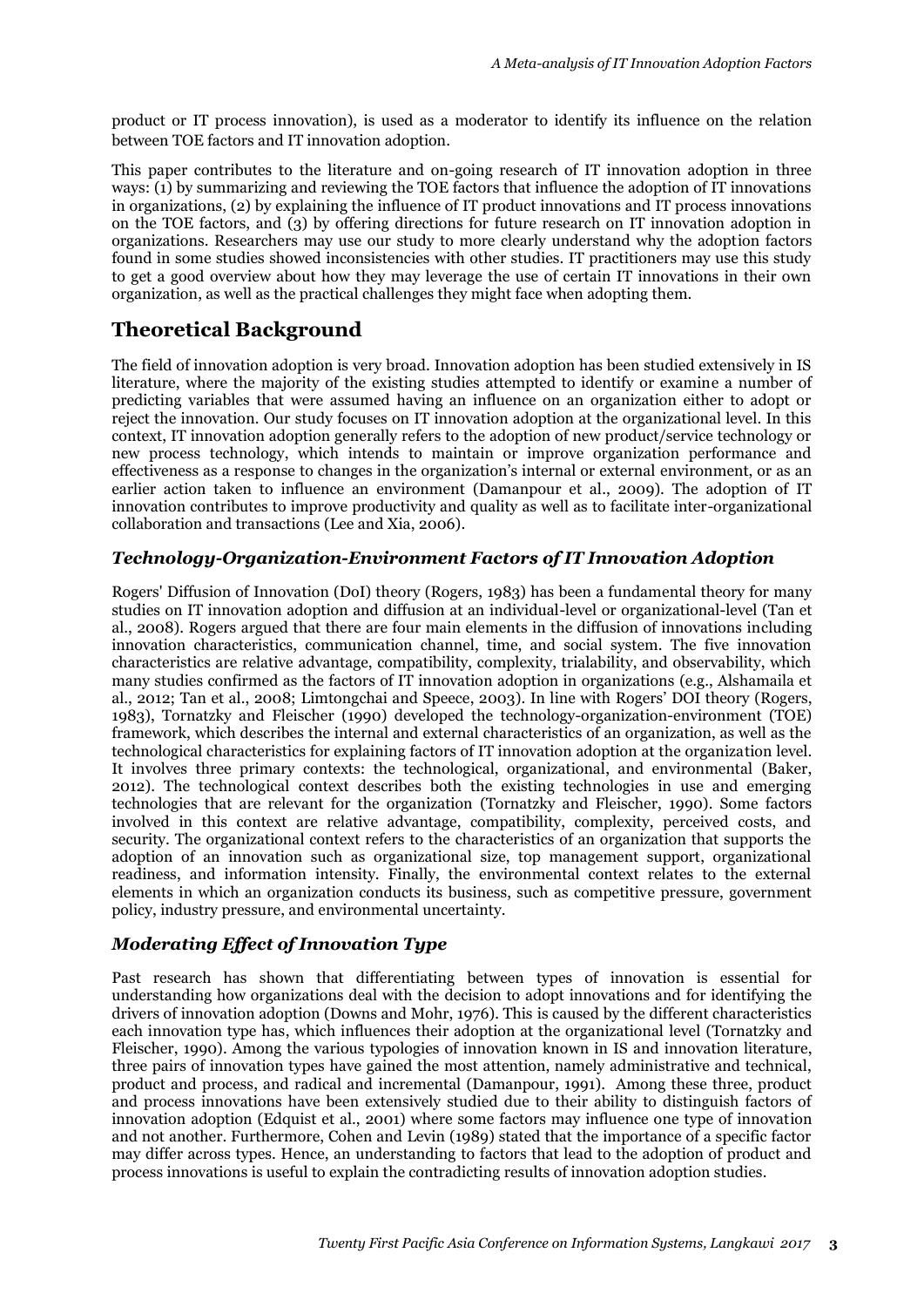#### **Product Innovation**

At the organizational level, product innovation is a product or service that is new to the market; hence, the newness of a product innovation is defined at a market level (Damanpour and Aravind, 2006). A product is a good or service offered to a customer (Edquist et al., 2001). As a concept, services provided by organizations in the service sector are similar to products introduced by organizations in the manufacturing sector (Miles, 2001). Product innovations focus on external entities of an organization, are primarily market driven, and result in product or service differentiation and/or an increase in product or service quality (Damanpour and Aravind, 2006). The drivers to adopt product innovations are usually either customer demand or the executives' desire to create or purchase new products or services for existing markets, or to find new market opportunities for selling their products or services (Meeus and Edquist, 2006). Thus, we define product innovation as the introduction of a product or service, either developed inside an organization or purchased or leased from a vendor, to meet external users' needs. In our study, we refer this innovation as an 'IT product innovation'.

#### **Process Innovation**

In contrast with product innovations, process innovations have an internal focus and are driven by the need to reduce delivery time, lower operational cost, and increase flexibility (Miles, 2001). Furthermore, process innovations function as a facilitator to the production and delivery of goods or services to customers. The newness of process innovation is defined at a micro level such as companies and business units (Damanpour and Aravind, 2006). Process innovations can be categorized into technological process innovations and administrative process innovations (Damanpour et al., 2009; Meeus and Edquist, 2006). Technological process innovations refer to new elements or technologies that are introduced into an organization's production system or service operation for producing and delivering products or services to its customers such as physical equipments, techniques, or systems (Damanpour and Gopalakrishnan, 1998); which consequently may change the way products are produced. Administrative process innovations are new approaches or practices to motivate and reward organizational members, devise strategies and structures of tasks and units, and modify the organization's management processes (Damanpour and Aravind, 2006). In our study, we used both categorizations to define process innovations. In the remainder of this paper, we refer to this type of innovation as 'IT process innovation'.

# **Research Methodology**

Given the fact that a single study has insufficient capability to build a general conclusion on a certain subject due to its limitations and biases (Damanpour, 1991), prior scholars used a meta-analysis method to gather past empirical studies to seek explanation on the variances that regularly occurred among the findings of the empirical studies of innovation. A meta-analysis measures the effect size between independent and dependent variables of several studies and then combines all the effect sizes to determine the strength and direction of associations between two variables (Hameed and Counsell, 2012). Many measures of effect size have been proposed such as Pearson's correlation coefficient (*r*), Cohen's *d* and the odds ratio (OR) (Field and Gillet, 2010). Of these, due to its function as a measure of the strength of the relationship between two variables and its flexibility to convert various statistical values (i.e., *p* value, F ratio, or other values of different metrics such as Cohen's *d*) to the *r* value, we used Pearson correlation coefficient (*r*) to quantify an effect size.

In our study, a meta-analysis technique is performed (1) to estimate the consistency among the results of a set of empirical studies on IT innovation adoption, (2) to explore how IT product and process innovations affect the relationship between TOE factors, as the independent variables, and the adoption decision, as the dependent variable, and (3) to identify the strength and direction of each relationship.

## *Data Collection and Coding*

A series of steps were carried out in our meta-analysis study. As an initial step, we performed an extensive literature review using Google Scholar with the keywords "IT innovation adoption" and "TOE framework". In addition, the reference sections of the selected articles were also examined for further review. We selected articles based on the following criteria:

• the study includes IT innovation adoption or intention to adopt as the dependent variable;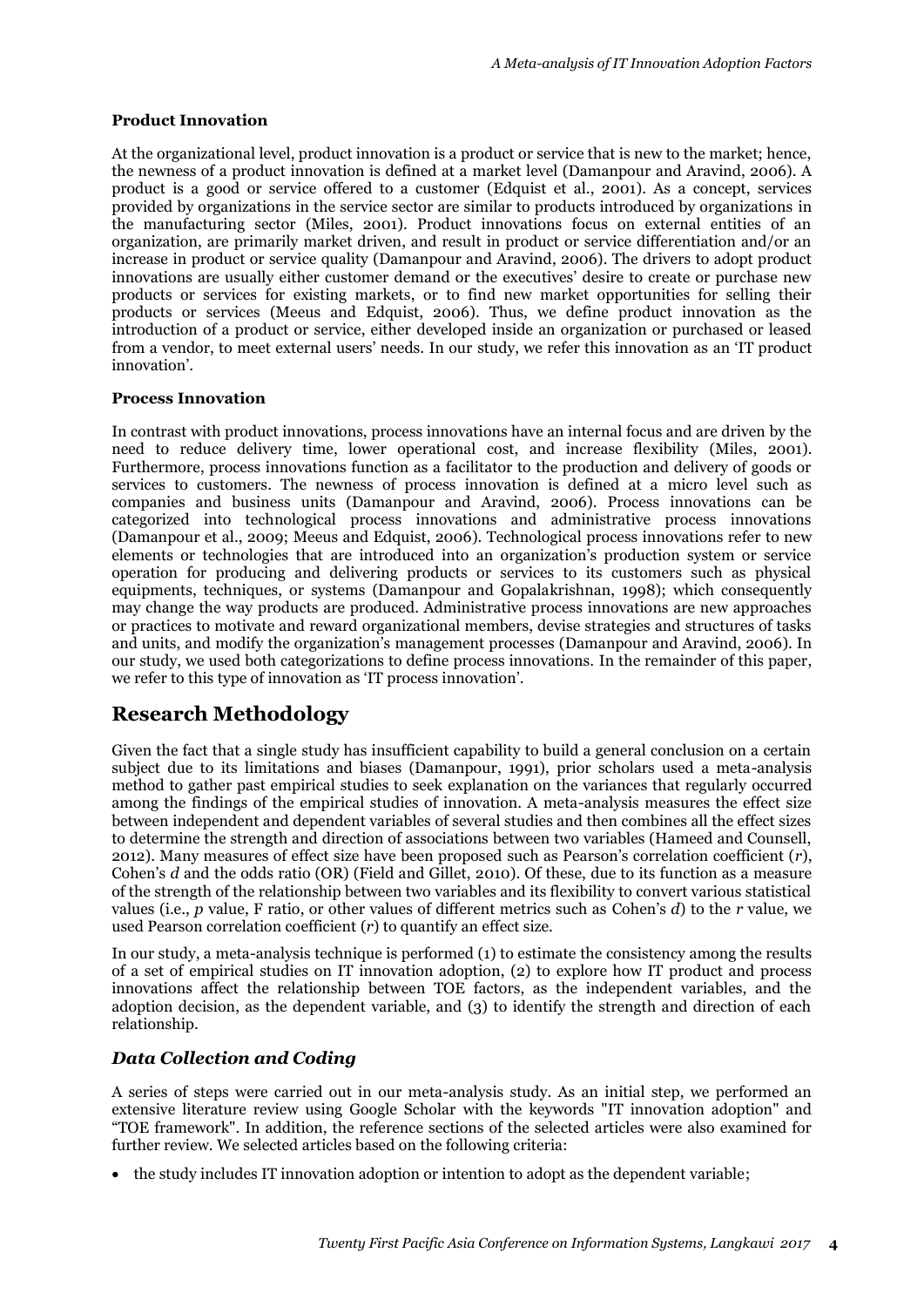- the study is carried out at the organizational level;
- the study measures two or more TOE factors as the independent variables; and
- the study is supported by quantitative data and reported statistical values such as *r* (Pearson correlation), *F*, *t*, *Z*, *p,* means, and/or standard deviations.

In addition, we used the following rules:

- if several publications are based on one data set, only one publication is included; and
- if one publication discusses multiple correlations of a distinct combination of size and adoption variables, they are included and counted as multiple studies.

Consequently, 8 of 43 studies were excluded from our initial database; hence, 35 IT innovation adoption studies derived from 32 articles were selected, as described in table 1.

Our research samples cover the time period from 1995 to 2015, and are published in 28 journals and 7 conference proceedings that are widely recognized in the field of IS. Each sample is classified into two different groups based on the aim of the IT innovation adoption: studies that adopted IT innovation to increase organizations' competitiveness and customers' satisfaction are categorized as IT product innovation; while the group of IT process innovations consisted of studies that adopted IT innovation to increase efficiency and effectiveness of the processes inside organizations in facilitating the production and delivery of goods or services to the customers. Accordingly, there are 15 and 20 studies in the group of IT product innovation and IT process innovation respectively.

#### *Independent Variables*

Due to the large number of TOE factors known in IT innovation studies, we must carefully choose which of these factors will be studied in our meta-analysis as the independent variables. Hence, for the second step, we reviewed the selected papers and listed all factors that were studied in at least five innovation studies. This resulted in the selection of four technological factors, three organizational factors, and three environmental factors. Relative advantage (29 studies), compatibility (16 studies), observability (six studies), and trialability (five studies) were included as technological factors; organizational readiness (28 studies), top management support (18 studies), and organizational size (16 studies) belonged to organizational factors; and external pressure (19 studies), competition (18 studies), and external support (10 studies) are included as environmental factors. The following paragraphs provide brief definition of these variables.

**Relative Advantage.** The degree to which innovation is perceived by potential adopters as to provide greater benefits than the current practices (Rogers, 1983). Relative advantage has been found to be one of the best predictors and positively related to an innovation's rate of adoption (Borgman et al., 2013; Tan and Lin, 2012). Some scholars called this factor "perceived benefits" (e.g., Jang, 2010; Alam, 2009) or "perceived usefulness" (Pearson et al., 2008).

**Compatibility**. It refers to an innovation that is perceived consistent with existing values, current needs, and previous experience of potential adopters (Rogers, 1983). Compatibility has been confirmed as an essential factor for IT innovation adoption (e.g., Mangula et al., 2014; Gutierrez and Lumsden, 2013).

**Trialability**. According to Roger (1983), trialability refers to the degree to which an innovation may be experimented with on a limited basis. Several studies revealed that trialability is considered as one of the most important components in the process of adopting an innovation (e.g., Alshamaila et al., 2012; Ramdani and Kawalek, 2007).

**Observability**. It refers to the degree to which the results of an innovation are visible to others (Rogers, 1983). Previous studies have shown that observability was positively related to the adoption decision of IT innovation (e.g., Tan et al., 2012; Limthongchai and Speece, 2003). When there are visible examples of successful adopters, potential adopters also tend to adopt.

**Top Management Supports**. Support for adopting new innovations by top management ensures that there is commitment in resource allocation, which in turn creates an organizational climate conducive to the innovation (Yen et al., 2013). Many studies on IT innovation adoption confirmed that successful innovation adoption can be achieved through the support given from the top management (e.g., Yen et al., 2013; Al-Somali, 2011).

**Organizational Size**. It is often reported that large organizations tend to adopt more innovations, largely due to their greater flexibility and ability to take risk (Low et al., 2011). Meanwhile, Thong and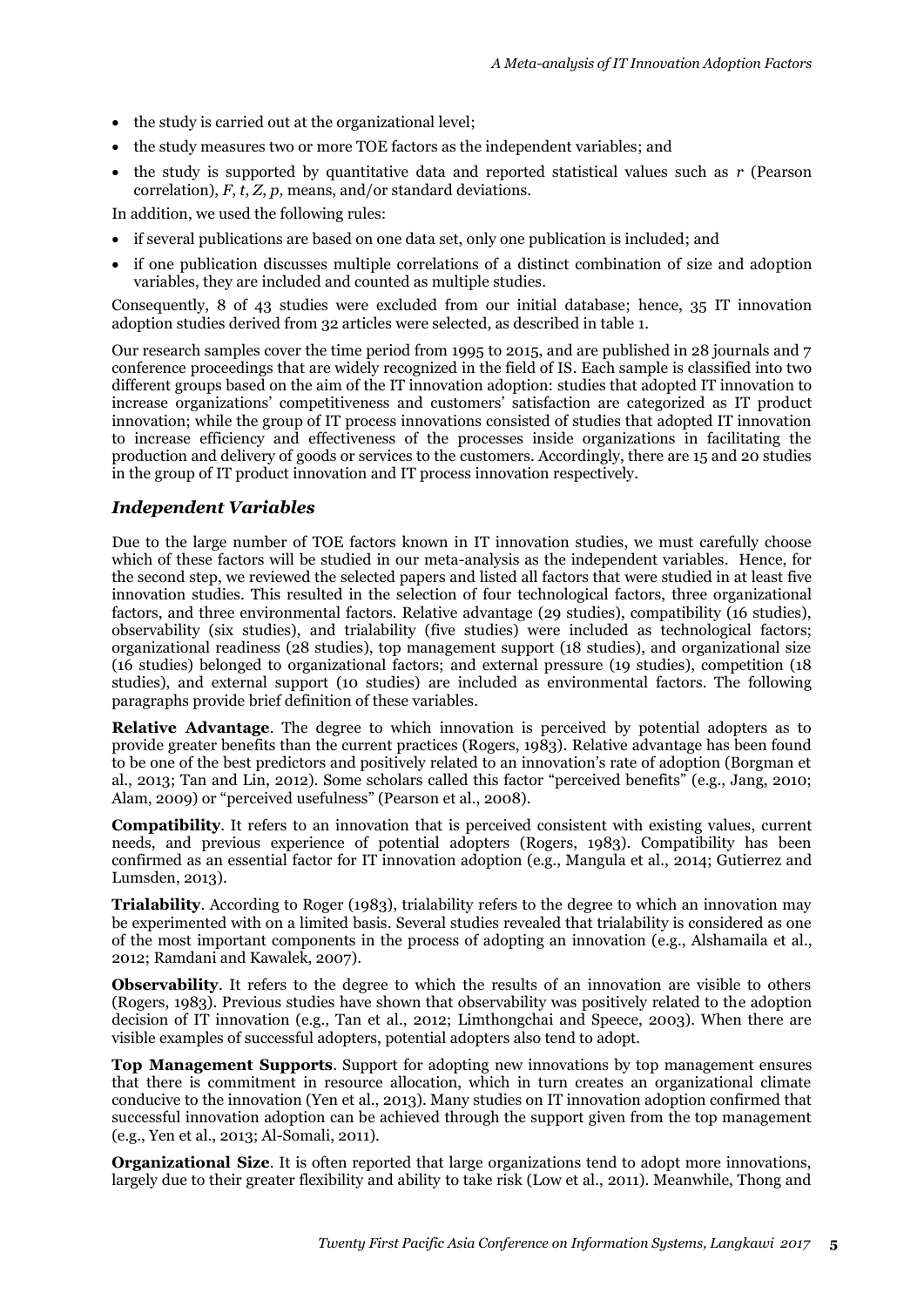Yap (1995) found that small enterprises are less likely to adopt because of their limited capital and IT expertise. Therefore, organizational size is considered as one of the major determinants of IT innovation as confirmed by several prior studies such as Teo et al. (2009) and Pang and Jang (2008).

| #                                                                                             | Author(s)                    | <b>Article Type</b> |            | <b>Time Period</b> |            | Innovation<br><b>Type</b> |            |
|-----------------------------------------------------------------------------------------------|------------------------------|---------------------|------------|--------------------|------------|---------------------------|------------|
|                                                                                               |                              | <b>JRN</b>          | <b>PRC</b> | 1995-2000          | 2001-2015  | <b>PD</b>                 | <b>PR</b>  |
| $\mathbf{1}$                                                                                  | Alam (2009)                  | $\sqrt{ }$          |            |                    | $\sqrt{ }$ | $\sqrt{}$                 |            |
| $\mathbf 2$                                                                                   | Alam et al. (2011)           | $\sqrt{}$           |            |                    | $\sqrt{}$  | $\sqrt{}$                 |            |
| 3                                                                                             | Alqahtani & Wamba (2012)     |                     | $\sqrt{}$  |                    | $\sqrt{ }$ |                           | $\sqrt{}$  |
| $\overline{4}$                                                                                | Al-Somali (2011)             | $\sqrt{ }$          |            |                    | $\sqrt{ }$ | $\sqrt{}$                 |            |
| 5                                                                                             | Borgman et al. (2013)        |                     | $\sqrt{ }$ |                    | $\sqrt{}$  |                           | $\sqrt{}$  |
| 6                                                                                             | Gutierrez & Lumsden (2014)   |                     | $\sqrt{}$  |                    | $\sqrt{ }$ |                           | $\sqrt{}$  |
| 7                                                                                             | He et al. (2008)             | $\sqrt{}$           |            |                    | $\sqrt{}$  | $\sqrt{}$                 |            |
| 8                                                                                             | Hung et al. (2010)           | $\sqrt{}$           |            |                    | $\sqrt{}$  |                           | $\sqrt{}$  |
| 9                                                                                             | Huy and Filitrault (2006)    |                     | $\sqrt{ }$ |                    | $\sqrt{ }$ | $\sqrt{ }$                |            |
| 10                                                                                            | Jang (2010)                  | $\sqrt{}$           |            |                    | $\sqrt{}$  |                           | $\sqrt{}$  |
| 11                                                                                            | Khemthong & Roberts (2006)   | $\sqrt{ }$          |            |                    | $\sqrt{}$  | $\sqrt{}$                 |            |
| 12                                                                                            | Kuan & Chau (2001)           | $\sqrt{}$           |            |                    | $\sqrt{ }$ |                           | $\sqrt{}$  |
| 13                                                                                            | Limthongchai & Speece (2003) |                     | $\sqrt{}$  |                    | $\sqrt{ }$ | $\sqrt{}$                 |            |
| 14                                                                                            | Looi (2005)                  | $\sqrt{}$           |            |                    | $\sqrt{}$  | $\sqrt{}$                 |            |
| 15                                                                                            | Low et al. (2011)            | $\sqrt{}$           |            |                    | $\sqrt{ }$ |                           | $\sqrt{}$  |
| 16                                                                                            | Mangula et al. (2014)        |                     | $\sqrt{}$  |                    | $\sqrt{ }$ |                           | $\sqrt{}$  |
| 17                                                                                            | Pan & Jang (2008)            | $\sqrt{}$           |            |                    | $\sqrt{}$  |                           | $\sqrt{ }$ |
| 18                                                                                            | Pearson & Grandon (2008)     | $\sqrt{}$           |            |                    | $\sqrt{ }$ | $\sqrt{}$                 |            |
| 19                                                                                            | Premkumar & Roberts (1999)   | $\sqrt{ }$          |            | $\sqrt{ }$         |            |                           | $\sqrt{}$  |
| 20                                                                                            | Premkumar & Roberts (1999)   | $\sqrt{ }$          |            | $\sqrt{}$          |            |                           | $\sqrt{}$  |
| 21                                                                                            | Premkumar & Roberts (1999)   | $\sqrt{}$           |            | $\sqrt{}$          |            |                           | $\sqrt{}$  |
| 22                                                                                            | Premkumar & Roberts (1999)   | $\sqrt{}$           |            | $\sqrt{ }$         |            |                           | $\sqrt{}$  |
| 23                                                                                            | Ramdani et al. (2009)        | $\sqrt{ }$          |            |                    | $\sqrt{ }$ |                           | $\sqrt{ }$ |
| 24                                                                                            | Rizaimy et al. (2011)        | $\sqrt{}$           |            |                    | $\sqrt{ }$ | $\sqrt{}$                 |            |
| 25                                                                                            | Seyal et al. (2004)          | $\sqrt{}$           |            |                    | $\sqrt{}$  | $\sqrt{}$                 |            |
| 26                                                                                            | Sila (2013)                  | $\sqrt{}$           |            |                    | $\sqrt{}$  | v                         |            |
| 27                                                                                            | Tan & Lin (2012)             |                     | $\sqrt{ }$ |                    | $\sqrt{ }$ |                           | $\sqrt{}$  |
| 28                                                                                            | Tan et al. (2008)            | $\sqrt{}$           |            |                    | $\sqrt{ }$ | $\sqrt{ }$                |            |
| 29                                                                                            | Teo et al. (2009)            | $\sqrt{}$           |            |                    | $\sqrt{ }$ | $\sqrt{ }$                |            |
| 30                                                                                            | Thong (1999)                 | $\sqrt{}$           |            | $\sqrt{ }$         |            |                           | $\sqrt{}$  |
| 31                                                                                            | Thong & Yap (1995)           | $\sqrt{}$           |            | $\sqrt{}$          |            |                           | $\sqrt{}$  |
| 32                                                                                            | Wang & Tsai (2002)           | $\sqrt{}$           |            |                    | $\sqrt{ }$ | $\sqrt{ }$                |            |
| 33                                                                                            | Wu & Subramaniam (2011)      | $\sqrt{}$           |            |                    | $\sqrt{ }$ |                           | $\sqrt{}$  |
| 34                                                                                            | Yen et al. (2013)            | $\sqrt{ }$          |            |                    | $\sqrt{ }$ |                           | $\sqrt{}$  |
| 35                                                                                            | Zailani et al. (2009)        | $\sqrt{}$           |            |                    | $\sqrt{ }$ |                           | $\sqrt{}$  |
| <b>Total</b>                                                                                  |                              | 28                  | 7          | 6                  | 29         | 15                        | 20         |
| Journal (JRN), Conference proceedings (PRC), Product Innovation (PD), Process Innovation (PR) |                              |                     |            |                    |            |                           |            |

Table 1. Distribution of Studies Included in Meta-analysis Procedure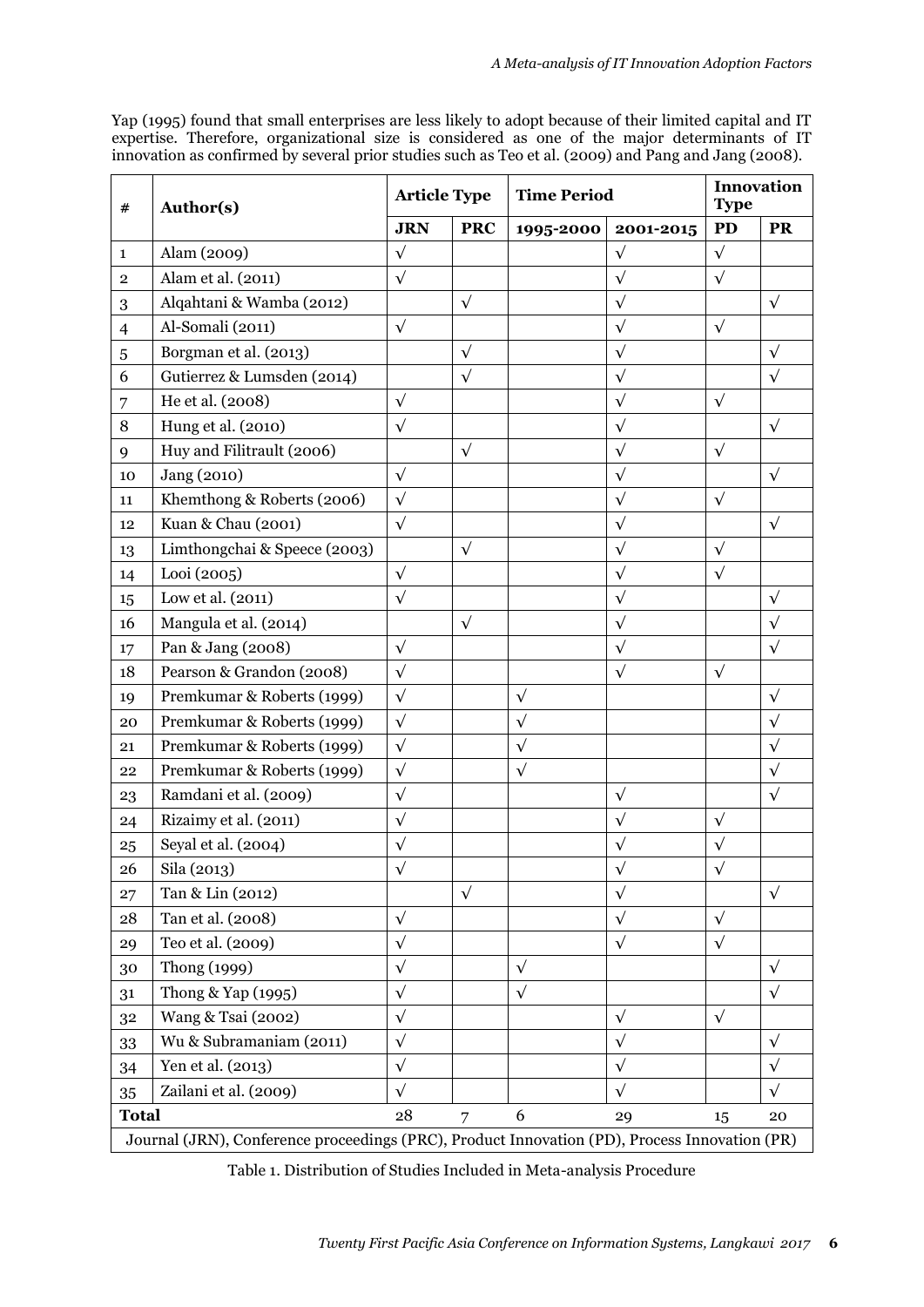**Organizational Readiness**. Organizational readiness consists of three organizational resources namely financial, IT expertise, and technology. It is believed that lack of these resources will prevent organizations to adopt IT innovations (Ramdani et al., 2009). The following terms points out to the organizational readiness: "technical competency" (Alqahtani and Wamba, 2011), network reliability (Sila, 2013), "technology readiness" (Low et al., 2011), and "IS capability (Hung et al., 2010).

**Competition**. Competition may drive organizations to initiate and adopt innovations to maintain their competitive edge (Premkumar and Roberts, 1999). Previous scholars found that intense competition motivates the adoption of innovation (e.g., Gutierrez and Lumsden, 2014; Pearson and Grandon, 2008). In some studies, this factor was called by the terms of "competitive pressure" (Pang and Jang, 2008), and "competition intensity" (Huy and Filiatrault, 2006).

**External Pressure**. External pressure is considered as the degree of direct or indirect pressure perceived by an organization from its suppliers, customers, competitors or government to adopt a specific innovation (Oliveira and Martin, 2011)."Industry pressure" (Yen et al., 2013), "trading partners pressure" (Low et al., 2011), "customer power" (Khemthong and Roberts, 2006), and government pressure (Kuang and Chau, 2001) are several names that represent the external pressure.

**External Support**. It refers to the availability of support for adopting IT innovations given by a government and a third party company or a vendor. Some studies used the terms of "regulatory policy" (Pang and Jang, 2008), "government policy" (Yen et al., 2013), and "regulatory environment" (Al-Somali et al., 2011) to call this factor.

In our study, we expect that all factors are positively related to IT innovation adoption.

#### *Meta-analysis Procedure*

We used a random-effect model to conceptualise our meta-analysis, instead of a fixed-effect model. This choice is based on the assumption that the samples in the individual studies are taken from a population with varying effect sizes. Hedges (1992) argues that populations in meta-analysis studies have different average effect sizes which can be assumed as super population samples. We adopted the method of Hedges and Olkin (1985) that was cited from Field (2001) to calculate the mean effect size; the one of the three popular meta-analysis methods in behaviour and social sciences other than the Rosenthal and Rubin (1982) and Hunter and Schmidt (2000) methods. In general, they provide similar results (Field, 2001). Further, another reason to use this model is because it allows us to generalize our findings beyond the studies employed in our meta-analysis or to build unconditional inferences (Hedges and Vevea, 1998).

To start our meta-analysis procedure, we initially determined the effect sizes of all the observed samples with Pearson's correlation coefficient "*r*". However, since several articles provide no information about the *r* values, or report the effect sizes in different metrics, we use an equivalent formula to derive the *r* values from *t*, *Z*, *F* and *p-values* (Rosenthal, 1991). Further, when only the means and standard deviations are available, we used Cohen's *d* measure to obtain the *d* value and convert it to *r* (Glass et al., 1981; Rosenthal, 1991). For our statistical calculations, we used Excel with the formulas suggested by Rosenthal (1991), Hedges and Olkin (1985), and Ellis (2010). Once the effect sizes were obtained, we then converted them into a standard normal metric (Z*r*) using Fisher's *r*-to-*z* transformation (Fisher, 1921) to normalize their distributions and accurately stabilize the variance of correlation coefficients (Hameed and Counsell, 2012).

Secondly, we estimated the random-effects weighted averages of the effect sizes using a variance component that incorporates both between-study variance and within-study variance to form new weights (Hedges and Olkin, 1985). The values of the between-study variance are based on a constant (subtraction of the total weights and the quotient of the total weights squared and the total weights), number of correlations (*k*), and *Q* (homogeneity) that were performed on a fixed-effect model. The estimation of between-study variance is set to zero if it yields a negative value or if the *Q* statistics are homogeneous. The weighted average effect sizes were then transformed back to the *r* metric.

Thirdly, we utilized the 95% confidence interval to estimate the significance of the population effects based on the weighted mean effect size and its standard error (Hedges & Olkin, 1985). If the confidence interval equals or is below zero, this means that there is no population effect between two variables. In contrast, when it falls between 0 and 1, we may conclude that the relations between two variables are statistically significant. The strength of the relationship can be referred as small (0 - 0.1), medium (+0.1 - 0.5), strong (+0.5 - 1.0) (Cohen, 1977).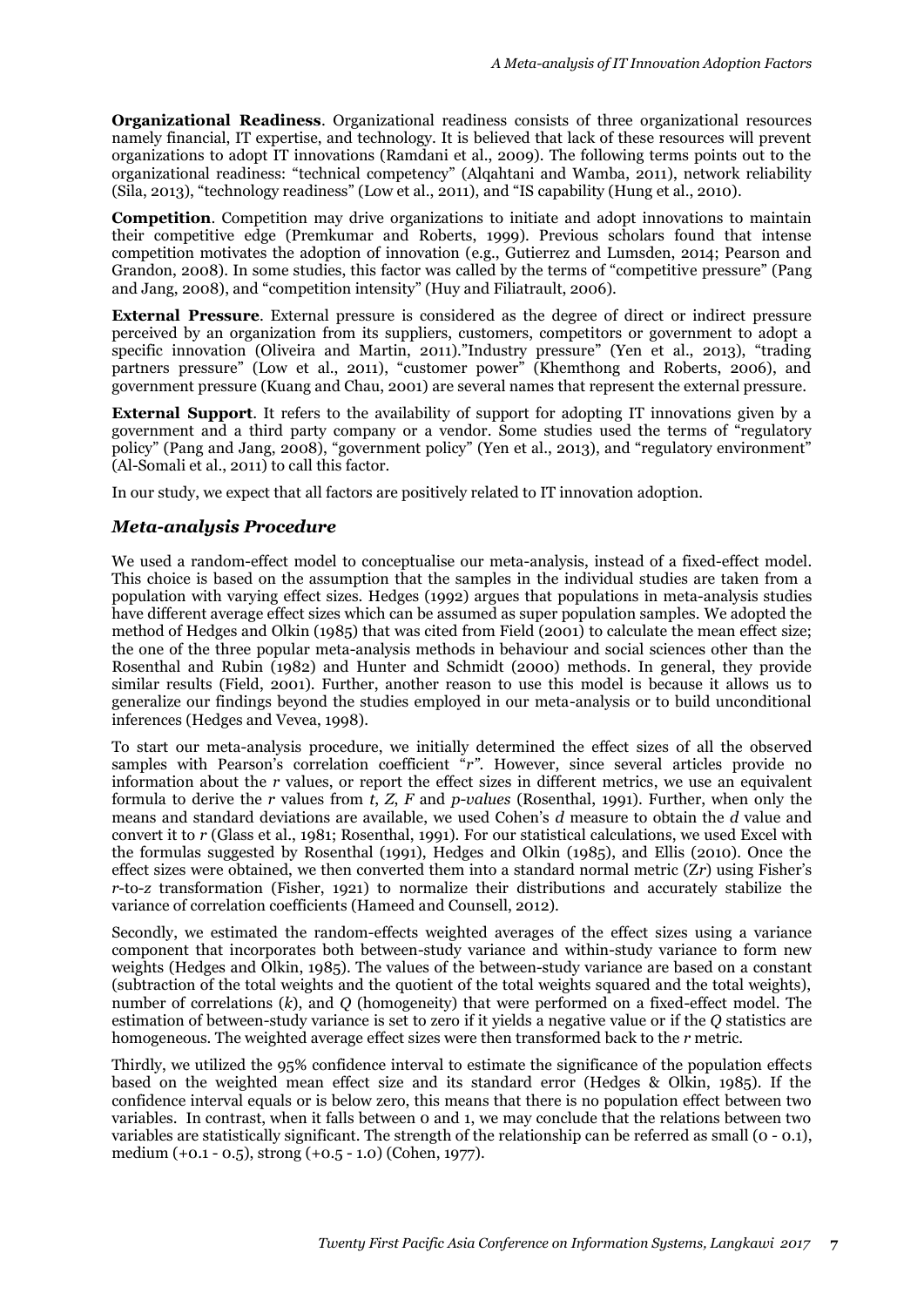Fourthly, we calculated the significance degree of the effect size heterogeneity using the probability value of heterogeneity from the distribution of the Q statistic with  $k - 1$  degree of freedom, with  $k$ being the number of studies (Hedges and Olkin, 1985). The larger the *p* value of heterogeneity, the greater the variance of effect sizes accross studies  $(p > 0.1)$ ; which gives indication to the introduction of random-effect model for individual determinant factor.

In the last step, we conducted a *t-*approximation test by employing formula suggested by Wagner and Gooding (1987) to identify the effects of both IT product and IT process innovations in moderating the determinants – innovation adoption relationship.

# **Results**

In total, there are 35 studies derived from 28 journals and 7 proceedings included in our metaanalysis. These studies were aggregated to seek confirmation on the relationship between determinant factors and IT innovation adoption. Ten TOE factors, as described in the previous section are used as independent variables. The dependent variable for the study is 'adoption of IT innovation'. Further, two types of IT innovation namely IT product innovation and IT process innovation were employed as the moderator variables, which are assumed to have an influence on the relationship between TOE factors and IT innovation adoption. Accordingly, 15 IT product innovations and 20 IT process innovations were identified. Generally, we carried out three rounds of meta-analysis in our study: (1) an overall analysis of IT innovations, (2) an analysis of IT product innovations, and (3) an analysis of IT process innovations. The following sections discuss each of them.

### *Overall Analysis of IT Innovation Studies*

For each independent variable, as seen in table 2, we present the total sample size (N), number of correlations (*k*), mean correlation (*Zr*), 95% confidence interval (CI), test of homogeneity (*Q*), and the effect size heterogeneity measured by the probability value (*p-het* value**).** As a whole, 24,238 samples and 165 correlations were involved to analyse a cumulative correlation of the TOE factors and IT adoption relationship. The studied sample sizes ranged from 1,100 to 4,701 respondents. The 95% confidence interval for mean correlations contained no zero and negative signs; hence they revealed a positive significant association between all factors and IT adoption. Furthermore, we noted that most factors have a medium effect on IT adoption, except for the trialability factor, which is considered weak  $(Zr = 0.063)$ . To identify the effectiveness of both moderators in influencing the relationship between independent and dependent variables, we conducted a moderating effect test for each factor with regard to the *p* value of heterogeneity possessed by each variable. The results indicate that all variables have a *p* value of heterogeneity greater than 0.1 (ranging from 0.183 to 0.632); which suggests that the heterogeneity is insignificant and we can continue with the moderator analysis procedure.

| <b>Independent Variables</b>                                   | N     | $\boldsymbol{k}$ | $Z_r$ | 95% CI |       |           | p-het. |
|----------------------------------------------------------------|-------|------------------|-------|--------|-------|-----------|--------|
|                                                                |       |                  |       | Lower  | Upper | $Q_{tot}$ | value  |
| Relative Advantage                                             | 4,701 | 29               | 0.202 | 0.146  | 0.256 | 24.92     | 0.632  |
| Compatibility                                                  | 2,405 | 16               | 0.179 | 0.107  | 0.249 | 14.39     | 0.496  |
| Trialability                                                   | 1,100 | 5                | 0.063 | 0.003  | 0.122 | 5.92      | 0.206  |
| Observability                                                  | 1,143 | 6                | 0.159 | 0.102  | 0.216 | 4.15      | 0.528  |
| <b>Top Management Support</b>                                  | 2,150 | 18               | 0.136 | 0.094  | 0.178 | 22.05     | 0.183  |
| <b>Organizational Readiness</b>                                | 4,278 | 28               | 0.211 | 0.143  | 0.278 | 29.85     | 0.320  |
| Organizational Size                                            | 1,909 | 16               | 0.163 | 0.086  | 0.238 | 13.32     | 0.577  |
| Competition                                                    | 2,605 | 18               | 0.173 | 0.090  | 0.254 | 15.26     | 0.577  |
| <b>External Pressure</b>                                       | 2,829 | 19               | 0.141 | 0.105  | 0.178 | 19.39     | 0.368  |
| <b>External Support</b>                                        | 1,125 | 10               | 0.175 | 0.117  | 0.232 | 7.07      | 0.565  |
| Total sample sizes: 24,238 - Total number of correlations: 165 |       |                  |       |        |       |           |        |

Sample Size (N), Number of Correlations (*k*), Mean Correlations (*Zr*), 95% Confidence Interval (CI), Test of Homogeneity (*Q*), and Probability Value of Heterogeneity (*p-het.* value*)*

Table 2. Overall analysis of IT innovation studies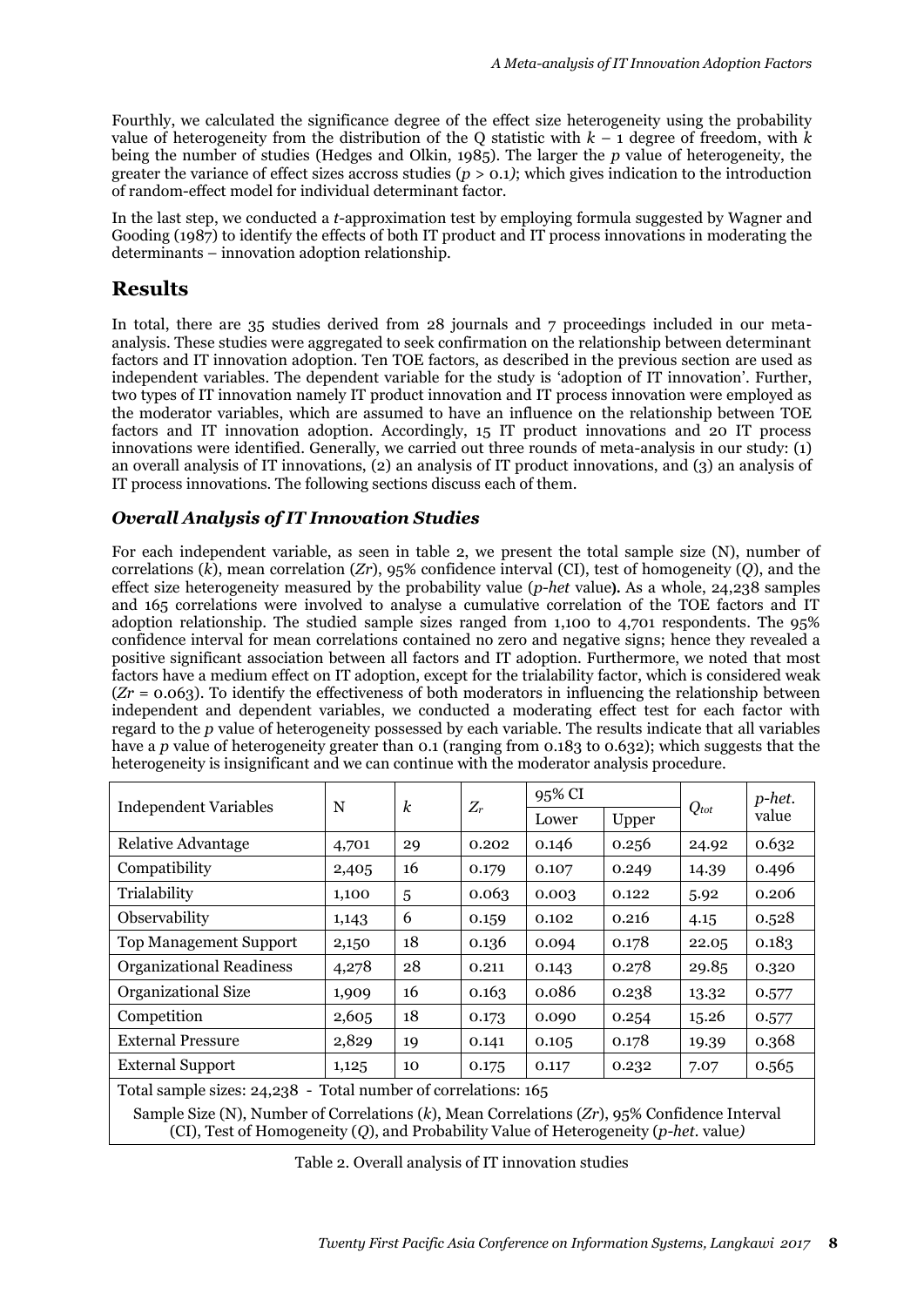## *Analysis of IT Product and Process Innovation Studies*

In order to further investigate the relationship consistency between two variables, types of IT innovation were distinguished into two different groups: IT product innovation and IT process innovation. These two innovation types are considered as moderator variables. Next, the same procedure that we applied to the overall correlations was executed on both subgroups to calculate their effects on the relationships between the different TOE factors and IT innovation adoption.

|                                                                                                                                                             | N     | k              | $Z_r$ | 95% CI   |              |                  |  |  |
|-------------------------------------------------------------------------------------------------------------------------------------------------------------|-------|----------------|-------|----------|--------------|------------------|--|--|
| <b>Independent Variables</b>                                                                                                                                |       |                |       | Lower    | <b>Upper</b> | $Q_{\text{tot}}$ |  |  |
| Relative Advantage                                                                                                                                          |       |                |       |          |              |                  |  |  |
| <b>Product Innovations</b>                                                                                                                                  | 2,600 | 13             | 0.281 | 0.190    | 0.354        | 11.13            |  |  |
| <b>Process Innovations</b>                                                                                                                                  | 2,101 | 16             | 0.123 | 0.079    | 0.164        | 12.39            |  |  |
| Compatibility                                                                                                                                               |       |                |       |          |              |                  |  |  |
| <b>Product Innovations</b>                                                                                                                                  | 1,514 | 7              | 0.264 | 0.167    | 0.344        | 4.93             |  |  |
| <b>Process Innovations</b>                                                                                                                                  | 891   | 9              | 0.096 | 0.029    | 0.161        | 10.97            |  |  |
| Trialability                                                                                                                                                |       |                |       |          |              |                  |  |  |
| <b>Product Innovations</b>                                                                                                                                  | 854   | 3              | 0.043 | $-0.025$ | 0.110        | 1.89             |  |  |
| Process Innovations                                                                                                                                         | 246   | $\overline{2}$ | 0.138 | 0.011    | 0.258        | 2.62             |  |  |
| Observability                                                                                                                                               |       |                |       |          |              |                  |  |  |
| <b>Product Innovations</b>                                                                                                                                  | 854   | 3              | 0.153 | 0.085    | 0.217        | 1.69             |  |  |
| <b>Process Innovations</b>                                                                                                                                  | 289   | 3              | 0.155 | 0.037    | 0.265        | 2.40             |  |  |
| <b>Top Management Support</b>                                                                                                                               |       |                |       |          |              |                  |  |  |
| <b>Product Innovations</b>                                                                                                                                  | 770   | $\overline{4}$ | 0.211 | 0.138    | 0.275        | 4.20             |  |  |
| <b>Process Innovations</b>                                                                                                                                  | 1,361 | 14             | 0.092 | 0.038    | 0.145        | 10.74            |  |  |
| <b>Organizational Readiness</b>                                                                                                                             |       |                |       |          |              |                  |  |  |
| <b>Product Innovations</b>                                                                                                                                  | 2,028 | 10             | 0.333 | 0.194    | 0.437        | 11.85            |  |  |
| <b>Process Innovations</b>                                                                                                                                  | 2,505 | 20             | 0.127 | 0.088    | 0.166        | 16.18            |  |  |
| Organizational Size                                                                                                                                         |       |                |       |          |              |                  |  |  |
| <b>Product Innovations</b>                                                                                                                                  | 507   | 3              | 0.289 | 0.198    | 0.360        | 3.64             |  |  |
| <b>Process Innovations</b>                                                                                                                                  | 1,402 | 13             | 0.132 | 0.046    | 0.215        | 10.09            |  |  |
| Competition                                                                                                                                                 |       |                |       |          |              |                  |  |  |
| <b>Product Innovations</b>                                                                                                                                  | 1,066 | 5              | 0.279 | 0.066    | 0.455        | 4.31             |  |  |
| <b>Process Innovations</b>                                                                                                                                  | 1,520 | 13             | 0.124 | 0.073    | 0.173        | 13.90            |  |  |
| <b>External Pressure</b>                                                                                                                                    |       |                |       |          |              |                  |  |  |
| <b>Product Innovations</b>                                                                                                                                  | 1,203 | $\overline{7}$ | 0.167 | 0.110    | 0.220        | 9.08             |  |  |
| <b>Process Innovations</b>                                                                                                                                  | 1,626 | 12             | 0.122 | 0.073    | 0.170        | 8.86             |  |  |
| <b>External Support</b>                                                                                                                                     |       |                |       |          |              |                  |  |  |
| <b>Product Innovations</b>                                                                                                                                  | 806   | 5              | 0.223 | 0.152    | 0.284        | 0.84             |  |  |
| <b>Process Innovations</b>                                                                                                                                  | 503   | 6              | 0.126 | 0.037    | 0.212        | 3.78             |  |  |
| Product Innovation $\rightarrow$ Total sample size: 12,195 – Total correlations: 60                                                                         |       |                |       |          |              |                  |  |  |
| Process Innovation $\rightarrow$ Total sample size: 12,444 – Total correlations: 108                                                                        |       |                |       |          |              |                  |  |  |
| Sample Size (N), Number of Correlation (k), Mean Correlation (Zr), 95% Confidence Interval (CI),<br>Test of Homogeneity $(Q)$ , t' approximation (t' value) |       |                |       |          |              |                  |  |  |

Table 3. Analysis of IT Product and Process Innovations

Table 3 shows that a total of 60 correlations have been extracted from 15 studies that are classified in the IT *product innovation* group. The overall mean correlations and confidence intervals exhibit that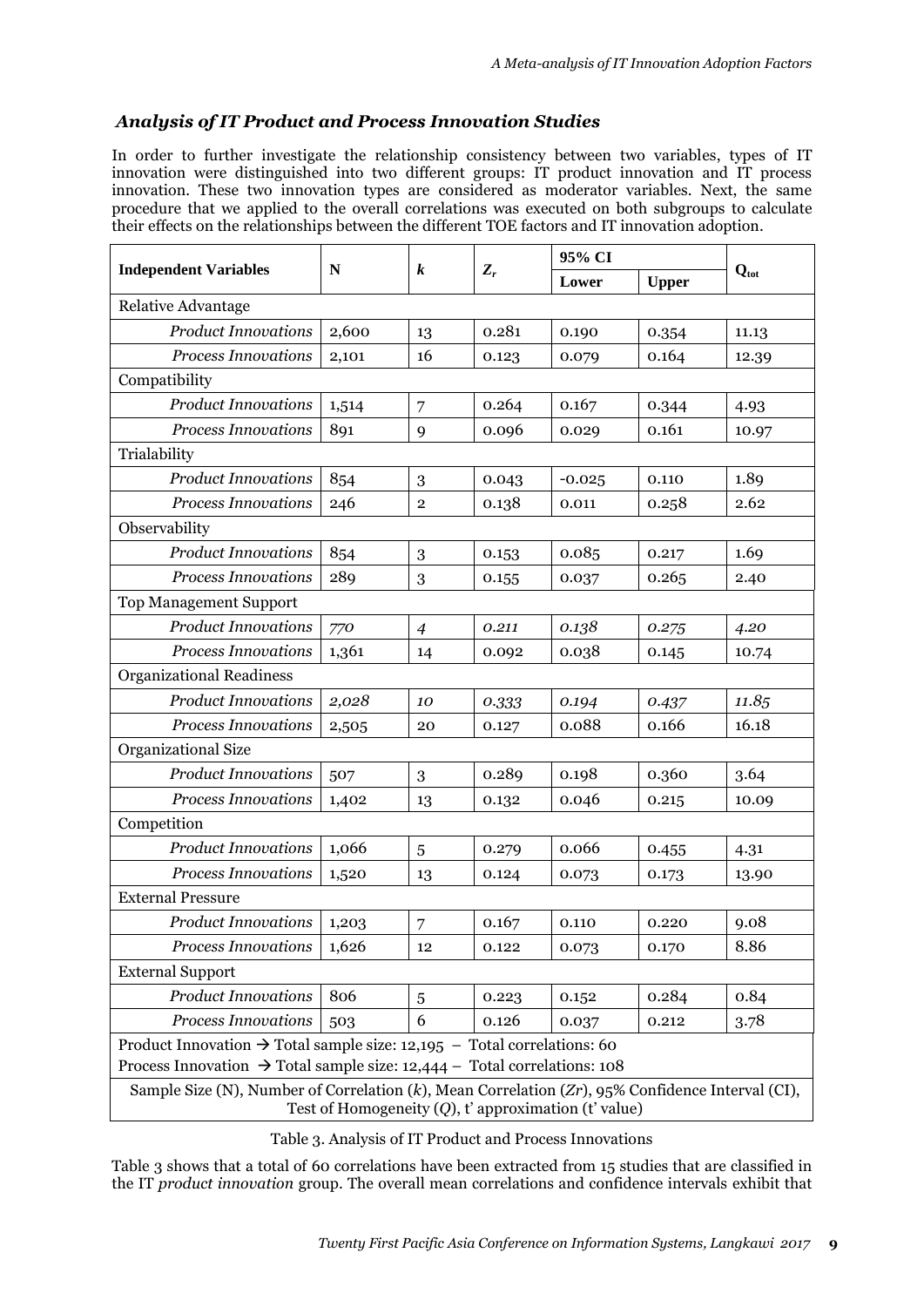all factors, except for trialability, have a significant association to the adoption of IT (0.066  $\lt$  95% CI  $\leq$  0.455) with a medium level of strength (0.153  $\leq$  Zr  $\leq$ 0.335). For trialability, we found that zero is included in the interval  $(-0.025 \leq CL \leq 0.110)$ , which this indicates that this factor has a negative impact to IT innovation adoption with the mean correlation value approaching to zero  $(Zr = 0.046)$ . For the *process innovation* group, we extracted 108 correlations from 20 studies. The analysis shows that the positive effects on IT adoption are significant for all factors (0.011< 95% CI <0.265). The overall mean correlations are greater than 0.1 (0.092< *Zr* <0.155), suggesting a moderate influence of all factors to IT innovation adoption.

### *Moderating Effect Analysis*

Furthermore, to identify the effect of both moderator variables in distinguishing the relationship between determinant factors and IT innovation adoption, we conducted a *t*-approximation test by calculating the mean correlations, observed variances, and number of correlations (*k*). As pointed out in table 4, we found that relative advantage, compatibility, top management support, organizational readiness, organizational size, competition, and external support are positively significant having relationship with IT product innovations; while IT process innovations have effectively moderated the relationship between IT innovation adoption and the following factors: relative advantage, compatibility, top management support, organizational readiness, and competition. The significant level of these factors in motivating the adoption decision varies from  $p < 0.5$  until  $p < 0.05$ . Accordingly, these findings indicate that both moderators are discovered to be effective in differentiating the determinants – IT innovation adoption relationship.

|                                                                            | $t'$ -approximation Test ( $t'$ value)                     |                                                            |  |  |  |  |
|----------------------------------------------------------------------------|------------------------------------------------------------|------------------------------------------------------------|--|--|--|--|
| <b>Independent Variables</b>                                               | <b>Overall Studies vs IT Product</b><br><b>Innovations</b> | <b>Overall Studies vs IT Process</b><br><b>Innovations</b> |  |  |  |  |
| Relative Advantage                                                         | $2.685***$                                                 | $4.151***$                                                 |  |  |  |  |
| Compatibility                                                              | $4.976***$                                                 | $5.053***$                                                 |  |  |  |  |
| Trialability                                                               | NS                                                         | <b>NS</b>                                                  |  |  |  |  |
| Observability                                                              | <b>NS</b>                                                  | <b>NS</b>                                                  |  |  |  |  |
| <b>Top Management Support</b>                                              | $2.868***$                                                 | $15.112***$                                                |  |  |  |  |
| <b>Organizational Readiness</b>                                            | $2.341***$                                                 | $2.984***$                                                 |  |  |  |  |
| Organizational Size                                                        | $3.911***$                                                 | <b>NS</b>                                                  |  |  |  |  |
| Competition                                                                | $1.223***$                                                 | $1.616**$                                                  |  |  |  |  |
| <b>External Pressure</b>                                                   | $1,043**$                                                  | <b>NS</b>                                                  |  |  |  |  |
| <b>External Support</b>                                                    | <b>NS</b>                                                  | <b>NS</b>                                                  |  |  |  |  |
| *** $p < 0.05$ (one-tailed); ** $p < 0.1$ (one-tailed); NS: No Significant |                                                            |                                                            |  |  |  |  |

Table 4. Moderating Effect Analysis

# **Discussion**

In this paper, we presented a meta-analysis of empirical findings from 35 innovation adoption studies to identify the major determinants of IT adoption. Through the use of the technology-organizationenvironment framework (TOE) as our fundamental innovation theory, 10 factors that cover technological characteristics (relative advantage, compatibility, trialability, and observability); organizational characteristics (top management support, organizational readiness, and organizational size); as well as environmental characteristics (competition, external pressure, and external support), have been selected and included as the independent variables. Moreover, a pair of IT innovation type, namely IT product and IT process innovation, were further analysed as moderator variables, to identify their effect on the relationship between determinants and IT adoption. After a series of correlation tests to all studies and both IT types, an approximate *t*-test was carried out to seek the influence of the moderators on the relationship between each factor and IT innovation adoption.

According to table 3 and 4, five factors consistently confirmed having a moderate significant effect to motivate the adoption decision of both IT innovation types. These five factors are relative advantage, compatibility, top management support, organizational readiness, and competition. Trialability,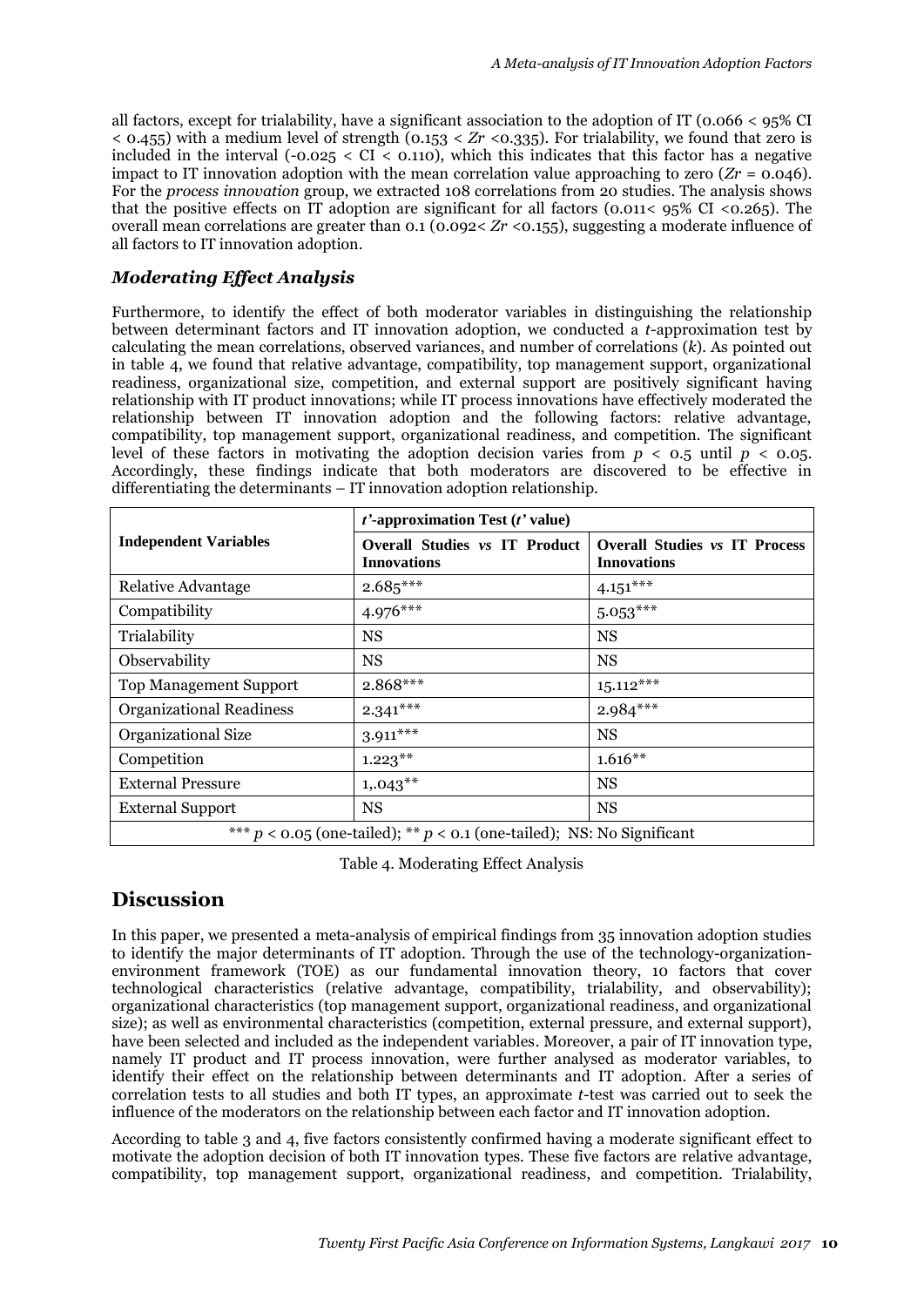observability, and external support have constantly shown having no significant influence to the adoption of IT product and IT process innovations. For the remaining two factors, namely organizational size and external pressure, we found a significant impact to the adoption of IT product innovation, but no significant effect for IT process innovation adoption.

In line with our expectations, two attributes of technological context namely relative advantage and compatibility consistently revealed significant results derived from the overall correlation analysis, suggesting that both attributes are considered essential in motivating the adoption of an IT innovation. The *t*-approximate test results confirm the significance of these relationships. Organizations are more likely to adopt IT innovations, if they perceived new innovations as being better than the previously introduced innovations and if they are believed to be beneficial to the organizations. Moreover, organizations who believe that certain IT innovations correspond with their existing systems, present needs, or prior experiences are more inclined to adopt such innovations since it will decrease the uncertainty. Other determinants that regularly proved having significant impact on the decision-making process of IT adoption are the organizational factors top management support and organizational readiness. Contributions given by senior management are critical in the success of IT innovation adoption. They may use their power to convince the entire organization regarding the important of such innovations, to encourage them to actively participate in the adoption process, and to prepare necessary resources for the adoption of IT innovations. The readiness of organizations to adopt a particular IT innovation is closely related to the presence of three organizational resources include financial, employees' knowledge in areas relating to the intended innovation, and technology infrastructure. The lack of one of these resources is likely declining the intention to adopt such innovations. One of the environmental factor namely competition, also consistently yielded positive significant effects to promote the adoption of IT innovation on the overall test results. Competition may drive organizations to initiate and adopt innovations as to maintain their competitive edge, to keep their survival, as well as to compete in their market place.

Contrary to our expectations, the following three factors: trialability, observability, and external support, consistently produced no significant results according to the test of moderating effects; even though the last two factors constantly delivered positive results in the correlation analysis. Recalling the explanation of IT product and IT process innovations, the decision to adopt both IT innovation types are equally important, directly or indirectly, to the services that are provided for the existing customers. In a business world, intense competition is inevitable. In order to maintain their competitive edge, organizations must have the ability to take decisions fastly and accurately. Delay in the decision making, particularly a decision to adopt a new innovation, might result in a loss of the opportunity to gain benefits from their business. With regard to the definition of these three factors, the decision to adopt both IT innovation types are highly dependent on third parties such as support from the government, free trials offered by IT vendors, or the existence of organizations that have sucessfully adopted the IT innovation. Such dependency may certainly prolong the adoption decisionmaking process that consequently causes financial loss for the organizations. Accordingly, these factors are presumed having no significant effect to the adoption of both moderator variables.

For the remaining factors, organizational size and external pressure, we found a different influence on the adoption of both IT innovation types. Organizational size and external pressure found to be positive in affecting the adoption of IT product innovations; while IT process innovations have no significant relations with the two factors. In a simple explanation; IT product innovation is a type of innovation that has a direct involvement with the external users or existing customers of an organization. The decision to adopt IT product innovations must be carefully taken since failure in implementing the innovations will influence the organizations' performance and customers' satisfaction. To ensure that an IT product innovation is adopted successfully, it requires organizational readiness to provide all the necessary resources including infrastructure, finance, and IT expertise. Therefore, it is expected that organizational size is closely related to the adoption decision of product innovation because large-sized organizations are more ready in terms of organizational resources than small-sized organizations. In addition, large-sized organizations have greater flexibility and a stronger ability to take risk. The tight competition experienced in business has forced organizations to stay competitive and keep innovating to achieve customer satisfaction that consequently leads to customer loyalty. Meeting all the customers' "pressures" or needs is one of the ways to manage customer loyalty. It is suggested to not disregard the pressure received from external parties such as customers, suppliers, or the government. Accordingly, external pressure is found to be a significant trigger of IT product innovation adoption.

Conversely, as described in table 5, these two factors have no significant effect to the adoption of IT process innovations. As we have explained earlier, this type of innovation is driven by the needs of an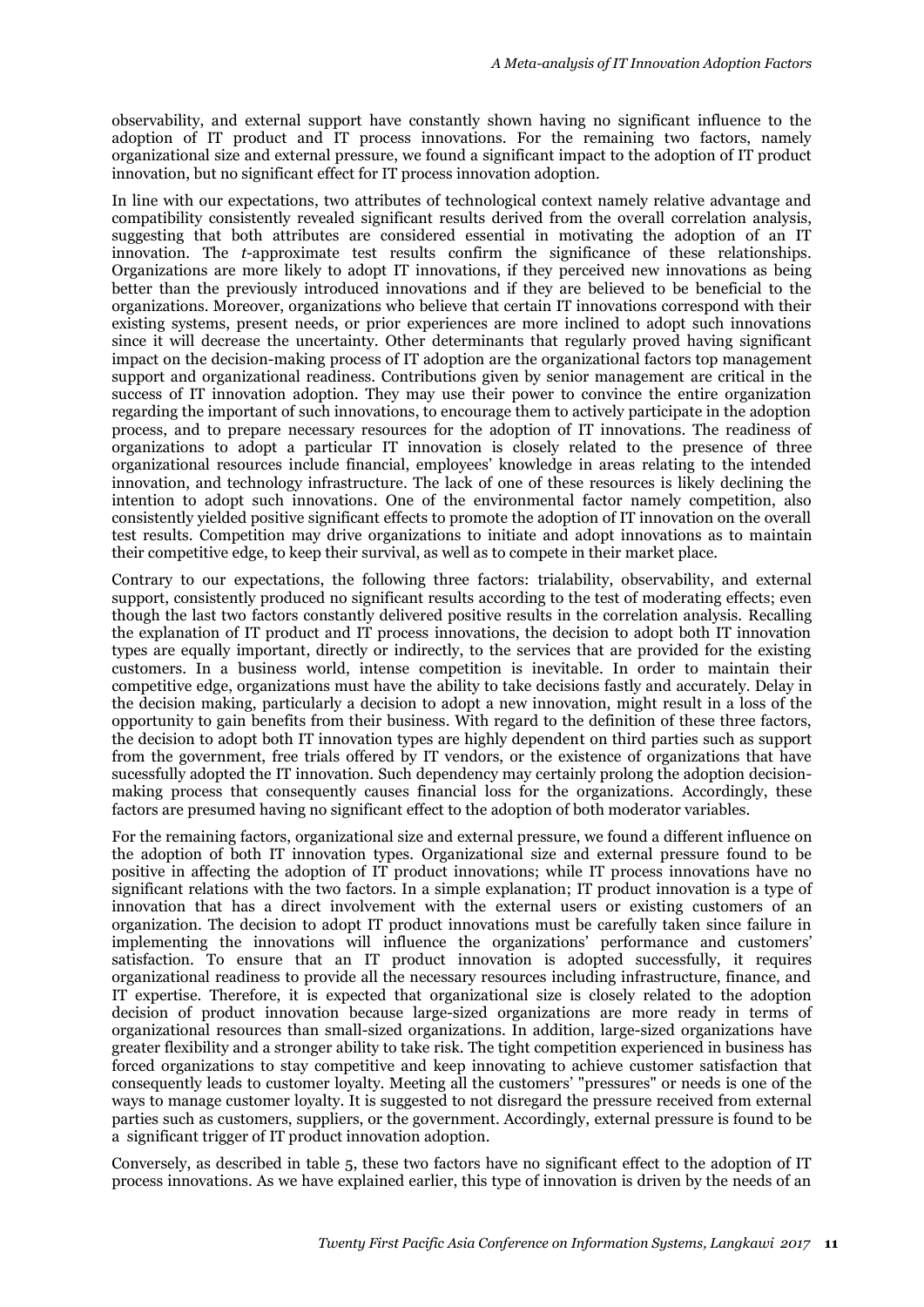organization to improve the internal process of an organization as to support the production unit and the services for the organization's customers. Therefore, the adoption of IT process innovation is not affected by external pressure. Reduced delivery time, lower operational cost, and increased flexibility are some advantages that are expected from adopting IT process innovation. From a business perspective, these benefits are required by organizations, either in small-sized or large-sized organizations. Hence, organizational size has no significant relation with IT process innovation adoption.

# **Limitations**

Care should be taken into account in interpreting our results, particularly for trialability and observability factors. Lack of available correlations of these two factors on different groups of moderator might influence the effectiveness of moderators to validate the significance impacts of relationship between such factors and IT adoption. We assume that if there were more sample studies and correlations, the result could have been more accurate and better explained. However, these results can only be accepted temporarily and need to be explored in more depth.

In our study, we classified each innovation into two different groups based on the criteria we set by referring to the suggested common definition. However, in some prior meta-analysis studies involving IT product and IT process innovations, there were quite some differences on the placement scheme of innovations compared to ours. Hence, this might affect the correlation number of each factor in both groups.

# **Conclusion**

Our study contributes to explain the inconsistency phenomena in empirical findings on IT innovation adoption studies. The results indicate that the utilization of innovation types as moderator variables, particularly IT product and IT process innovations, could effectively differentiate the determinants - IT innovation adoption relationship. Seven factors, specifically relative advantage, compatibility, top management support, organizational readiness, organizational size, and competition, are found to be the predictors of IT product innovations adoption; while five factors, namely relative advantage, compatibility, top management support, organizational readiness, and competition have regularly encouraged the adoption of IT process innovations. All of these factors have a positive moderate impact to both IT innovation types. Moreover, we suggest further investigation for the following factors: trialability, observability, and external support that are constantly found having no significant effect to IT innovation adoption of the two types of innovation. In sum, as our preliminary conclusion, we confirm that distinguishing IT product and IT process innovations as moderator variables are useful to test the consistency of determinant factors and IT adoption relationship and to estimate the strength and direction of such relationship.

Our study has implication for further research and general practice. For research activity, the uniformity in defining an attribute or a determinant factor as well as in classifying a certain innovation into two different groups of IT innovation type could be used as major issues on further research. The use of other innovation types such as radical and incremental innovations and the involvement of other determinant factors such as organizational culture and managers' characteristics may also be considered to gain a new perspective on subjects that might influence the relationship between determinants and IT adoption. We assumed that the employment of other innovation types would give different results compared to product and process innovations due to their different goals of utilization in organizations. Additionally, since we we need more samples and correlations, unpublished studies could be tested for Type I error publication bias and if it is possible, they could be included on the meta-analysis study to understand and explain the significance of relationship among two continuous variables. Finally, we encourage research collaboration with other scholars to replicate this study in order to obtain more comprehensive results. In terms of the implication for general practices, our findings also contribute as a reference for managers and practitioners to create a strategy in adopting IT product and process innovations and in anticipating the obstacles that might hinder the adoption of such IT innovation.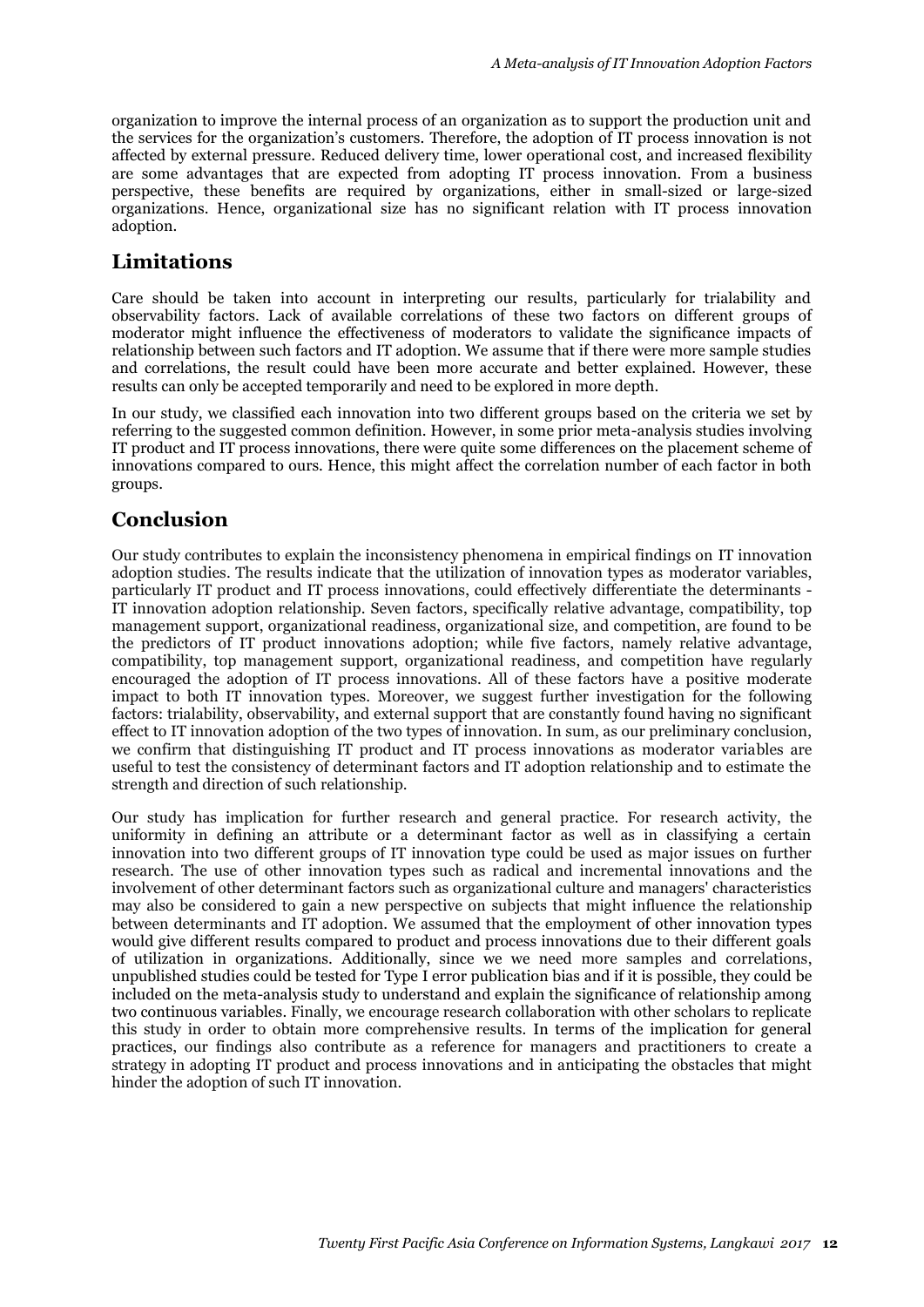## **References**

- Alam, S. S. 2009. "Adoption of Internet in Malaysian SMEs", *Journal of Small Business and Enterprise Development* (16:2), pp. 240–255.
- Alam, S. S., Ali, M. Y., and Jani, M. F. 2011. "An Empirical Study of Factors Affecting Electronic Commerce Adoption Among SMEs in Malaysia", *Journal of Business Economics and Management* (12:2), pp. 375–399.
- Alshamaila, Y., Papagiannidis, S., and Li, F. 2012. "Cloud Computing Adoption by SMEs in the North East of England"*, Journal of Enterprise Information Management* (26:3), pp. 250–275.
- Alqahtani, S. A., and Wamba, S. F. 2012. "Determinants of RFID Technology Adoption Intention in the Saudi Retail Industry: an Empirical Study", in *Proceedings of the 45th Hawaii International Conference on System Sciences*, pp. 4720–4729.
- Al-Somali, S. A., Gholami, R., and Clegg, B. 2011. "Determinants of B2B eCommerce Adoption in Saudi Arabia Firms", *International Journal of Digital Society* (2:2), pp. 406–415.
- Baker, J. 2012. "The Technology–Organization–Environment Framework", *Information Systems Theory*, Springer.
- Borgman, H. P, Bahli, B., Heier, H., and Schewski, F. 2013. "Cloudrise: Exploring Cloud Computing Adoption and Governance With the TOE Framework", in *Proceedings of the 46th Hawaii International Conferences on System Sciences*, IEEE, pp. 4425–4435.
- Cohen, W. M., and Levin, R. C. 1989. "Empirical Studies of Innovation and Market Structure", *Handbook of Industrial Organization* (2), Chap. 18, Elsevier.
- Damanpour, F. (1987), "The adoption of technological, administrative and ancillary innovations: impact of organizational factors", *Journal of Management*, (13:4), pp. 675‐88.
- Damanpour, F. 1991. "Organizational Innovation: A Meta-analysis of Effects of Determinants and Moderators", *The Academy of Management Journal* (34:3), pp. 555–590.
- Damanpour, F., and Aravind, D. 2006. "Product and Process Innovations: A review of Organizational and Environmental Determinants", in *Innovation, Science, and Institutional Change,* Hage, J. and Meeus, M. (Eds), Oxford: Oxford University Press, pp. 38–66.
- Damanpour, F., and Gopalakrishnan, S. 1998. "Theories of Organizational Structure and Innovation Adoption: The Role of Environmental Change"*, Journal of Engineering and Technology Management* (15:1), pp. 1–24.
- Damanpour, F., Walker, R. M., and Avellaneda, C. N. 2009. "Combinative Effects of Innovation Types and Organizational Performance: A longitudinal Study of Service Organizations", *Journal of Management Studies* (46:4), pp. 650–675.
- Downs, J. W., and Mohr, L. B. 1978. "Conceptual Issues in the Study of Innovation", *Administrative Science Quarterly* (21:4), pp. 700–714.
- Edquist, C., Hommen, L., and McKelvey, M. 2001. "Innovation and Employment: Process versus Product Innovation", Cheltenham: Edward Elgar.
- Ellis, P. D. 2010. "The Essential Guide to the Effect Sizes: Statistical Power, Meta-analysis, and the Interpretation of Research Results", Cambridge University Press.
- Field, A. P. 2001. "Meta-analysis of Correlation Coefficients: A Monte Carlo Comparison of Fixed- and Random-Effects Methods", School of Cognitive and Computing Science, University of Sussex.
- Field, A. P., and Gillett, R. "How to Do a Meta-analysis", *British Journal Mathematical and Statistical Psychology* (63:3), pp. 665–694.
- Glass, G. V., McGaw, B., and Smith, M. L. 1981. "Meta-analysis in Social Research", Sage, Beverly Hills, CA.
- Gutierrez, A., and Lumsden, R. 2014. "Key Management Determinants for Cloud Computing Adoption", in *Proceedings of UK Academy for Information Systems Conference*, Paper 43.
- Hameed, M. A., and Counsell, S. "Assessing the Influence of Environmental and CEO Characteristics for Adoption of Information Technology in Organizations", *Journal of Technology Management & Innovation* (7:10), pp. 64–84.
- He, Q., Duan, Y., Fu, Z., and Li, D. 2008. "Factors Affecting Online ePayment Adoption: A Company Perspective", *IGI Global*, pp. 55–76.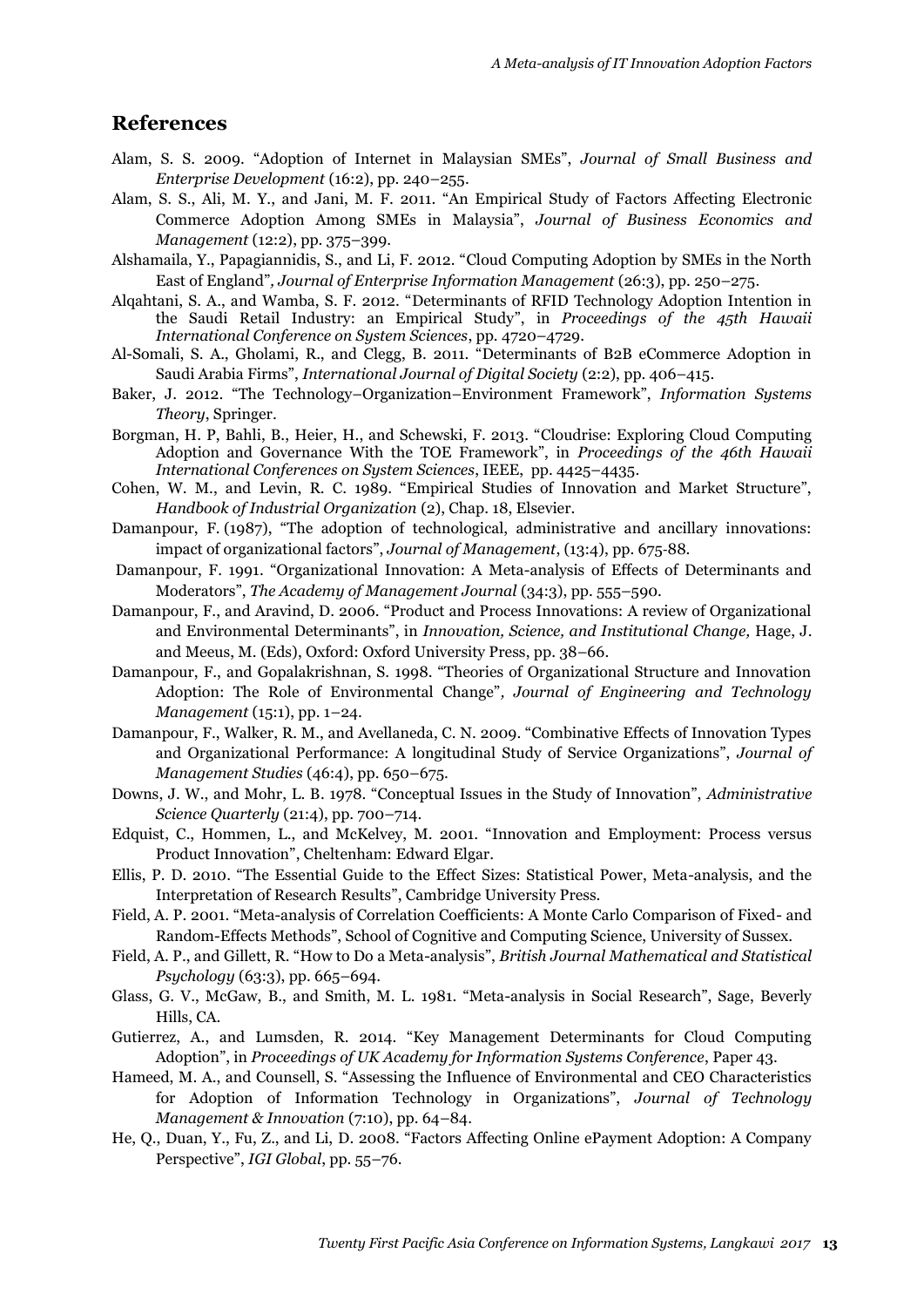- Hedges, L. V., and Olkin, I. 1985. "Statistical Methods for Meta-analysis", Academic Press, Orlando, FL.
- Hedges, L. V., and Vevea, J. L. 1998. "Fixed and Random Effects Model in Meta-analysis", *Psychological Methods* (3:4), pp. 486–504.
- Hung, S. Y., Hung, W. H., Tsai, C. A., and Jiang, S. C. 2010. "Critical Factors of Hospital Adoption on CRM System: Organization and Information System Perspective"*, International Journal of Decision Support System* (48:4), pp. 592–603.
- Hunter, J. E., and Schmidt, F. L. 2000. "Fixed Effects vs. Random Effects MetaAnalysis Models: Implications for Cumulative Research Knowledge", *International Journal of Selection and Assessment* (8:4), pp. 275-292.
- Huy, L. V., and Filiatrault, P. 2006. "The Adoption of eCommerce in SMEs in Vietnam: A Study of Users and Prospectors", in *Proceedings of The Tenth Pacific Asia Conference on Information System*.
- Jang, H. E. 2010. "An Empirical Study on the Factors Influencing RFID Adoption and Implementation"*, International Journal of Management Review* (5:2), pp. 55–73.
- Khemthong, S., and Roberts, L.M. 2006. "Adoption of Internet and Web Technology for Hotel Marketing: A Study of Hotels in Thailand", *Journal of Business Systems, Governance, and Ethics* (1:2), pp. 47–66.
- Kiat, C. P. 2008. "Factors Influencing CRM Technological Initiatives Among SMEs in Singapore"*,* in *Dissertation*, University of Nottingham, UK.
- Kuan, K., and Chau, P. 2001. "A Perception-based Model for EDI Adoption in Small Business Using a Technology-Organization-Environment Framework", *Journal of Information & Management*  (38:8), pp. 507–521.
- Lee, G., and Xia, W. 2006. "Organizational Size and IT Innovation Adoption: A Meta-analysis"*, Journal of Information & Management* (43), pp. 975–985.
- Limtongchai, P., and Speece, M. 2003. "The Effect of Perceived Characteristics of Innovation on e-Commerce Adoption by SMEs in Thailand", in *Proceedings of the 7th International Conference on Global Business and Economic Development*.
- Lin, H. F. 2013. "Understanding the Determinants of Electronic Supply Chain Management System Adoption: Using the Technology-Organization-Environment Framework", *Technological Forecasting & Social Change*, Elsevier.
- Looi, H. C. 2005. "eCommerce Adoption in Brunei Darussalam: A Quantitative Analysis of Factors Influencing Its Adoption"*, Communications of the Association for Information Systems* (15:3), pp. 60–81.
- Low, C., Chen, Y., and Wu, M. 2011. "Understanding the Determinants of Cloud Computing Adoption"*, Journal of Industrial Management & Data System* (111:7), pp. 1006–1023.
- Mangula, I. S., Weerd, I. v. d., and Brinkkemper, S. 2014. "The Adoption of Software-as-a-Service: An Indonesian Case Study"*,* in *Proceeding of PACIS 2014*, Paper 385. AIS Electronic Library (AISeL).
- Mangula, I. S., Weerd, I. v. d., and Brinkkemper, S. 2015. "Why do Companies Adopt or Reject SaaS? Looking at the Organizational Aspect"*,* in *Proceeding of PACIS 2015*, Paper 33. AIS Electronic Library (AISeL).
- Meeus, M. T. H., and Edquist, C. 2006. "Introduction to Part I: Product and Process Innovation, in *Innovation, Science, and Institutional Change*, J. Hage, M. Meeus (Eds). Oxford: Oxford University Press, pp. 23–37.
- Miles, I. 2001. "Innovation in Services", *The Oxford Handbook of Innovation*.
- Oliveira, T., and Martins, M. 2011. "Literature Review of Information Technology Adoption Models at Firm Level", *The Electronic Journal Information Systems Evaluation* (14:1), pp. 110–121.
- Pan, M., and Jang, W. 2008. "Determinants of the Adoption of Enterprise Resource Planning within the Technology Organization Environment Framework: Taiwan's Communications Industry", *Journal of Computer Information Systems*, pp. 94–102.